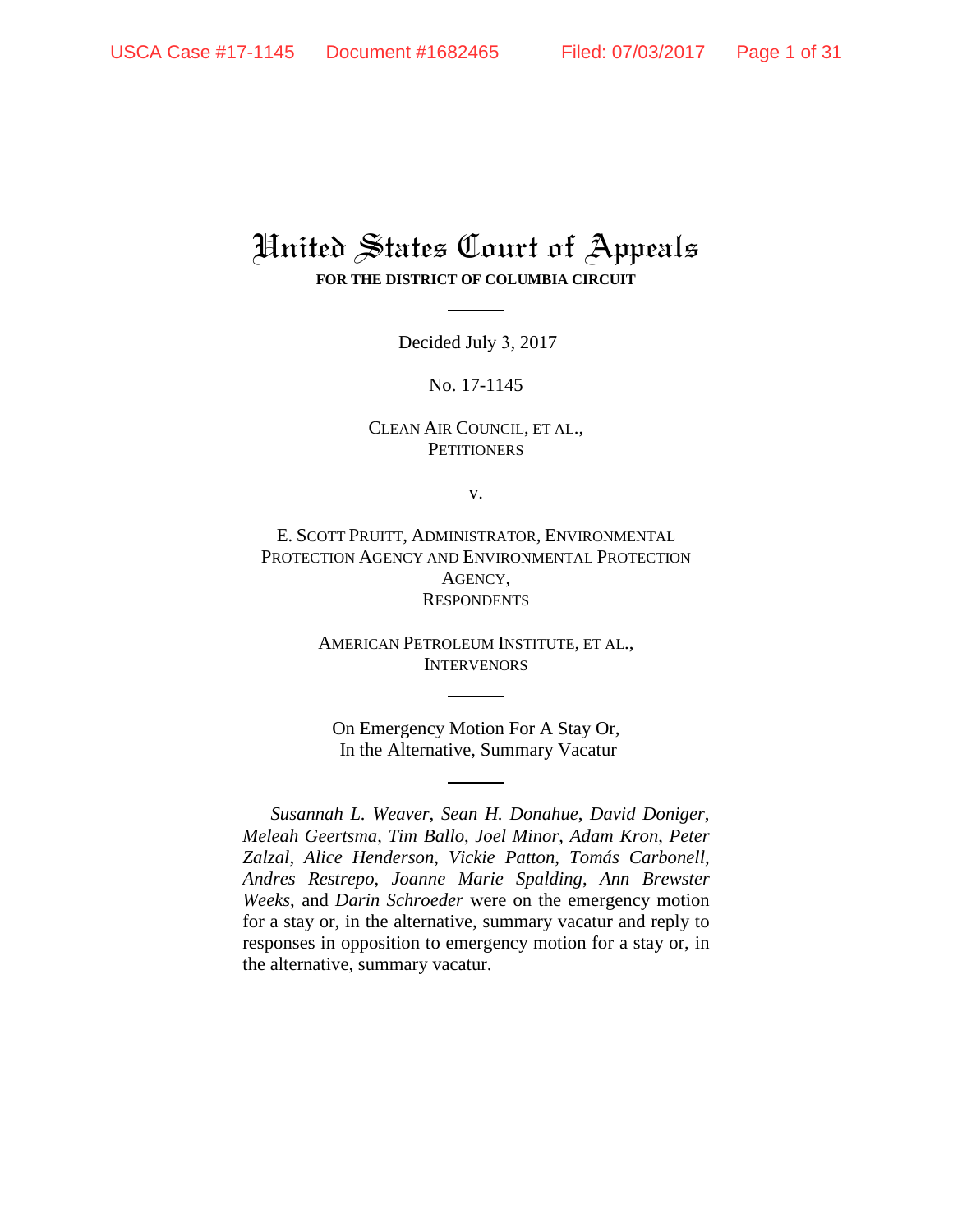*Jeffrey H*. *Wood*, Acting Assistant Attorney General, U.S. Department of Justice, and *Benjamin Carlisle*, Attorney, were on EPA's opposition to petitioners' emergency motion for a stay or, in the alternative, summary vacatur.

*William L*. *Wehrum*, *Felicia H. Barnes*, *Stacy R. Linden*, *John Wagner*, *Samuel B. Boxerman*, *Joel F. Visser*, *Sandra Y. Snyder*, *James D. Elliott*, *Shannon S. Broome*, *Charles H. Knauss*, and *John R. Jacus* were on the industry intervenorrespondents' response in opposition to petitioners' emergency motion for a stay or, in the alternative, summary vacatur.

Before: TATEL, BROWN, and WILKINS, *Circuit Judges*.

Opinion for the Court filed PER CURIAM.

Dissenting Opinion filed by *Circuit Judge* BROWN.

PER CURIAM: Petitioners, a group of environmental organizations, challenge the Environmental Protection Agency's decision to stay implementation of portions of a final rule concerning methane and other greenhouse gas emissions. For the reasons set forth in this opinion, we conclude that EPA lacked authority under the Clean Air Act to stay the rule, and we therefore grant petitioners' motion to vacate the stay.

# **I.**

In June 2016, EPA Administrator Gina McCarthy issued a final rule establishing "new source performance standards" for fugitive emissions of methane and other pollutants by the oil and natural gas industries. 81 Fed. Reg. 35,824 (June 3, 2016).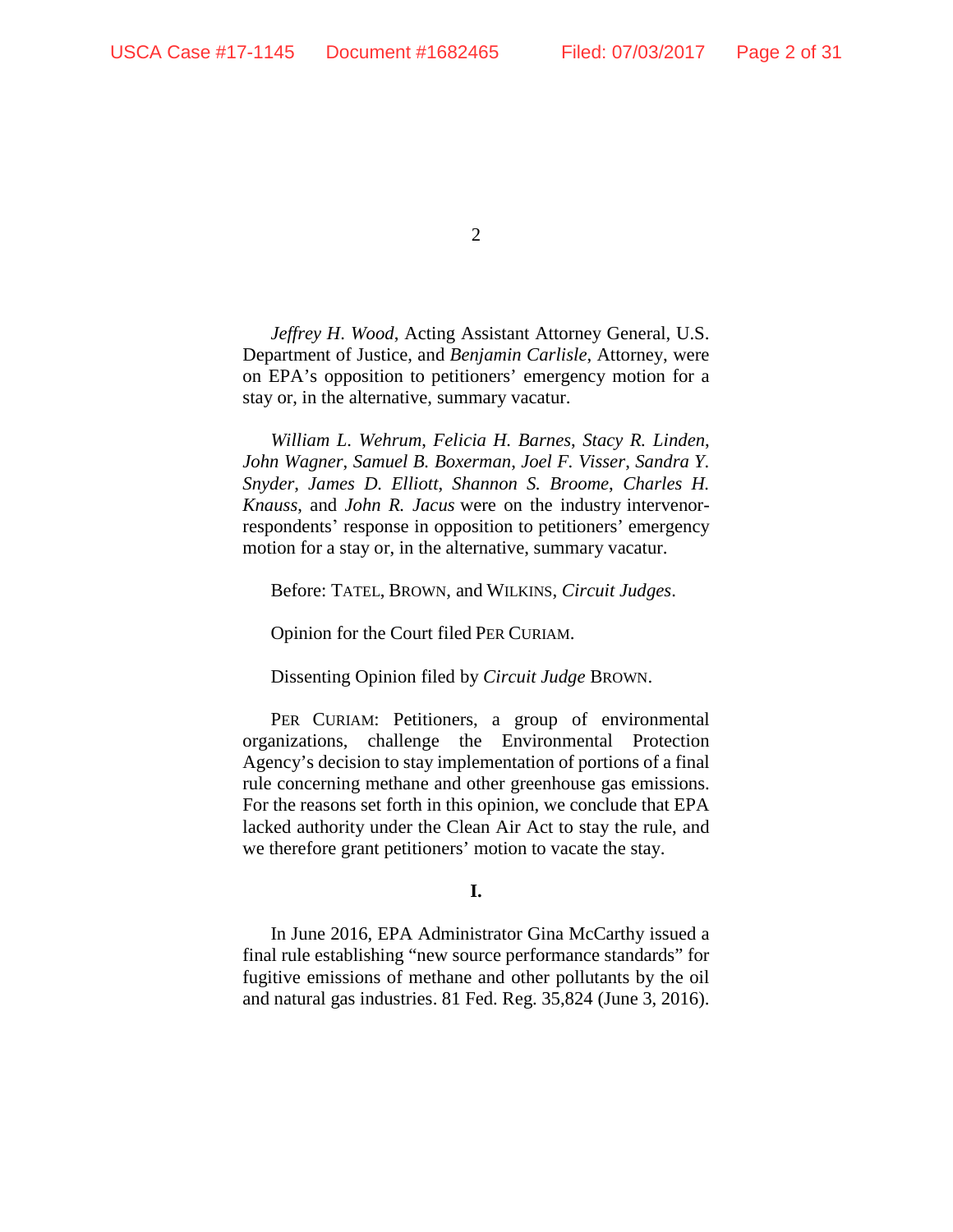The methane rule took effect on August 2, 2016, *id.*, and required regulated entities to conduct an "initial monitoring survey" to identify leaks by June 3, 2017, 40 C.F.R. § 60.5397a(f).

After EPA published the rule, several industry groups including the American Petroleum Institute (API), the Texas Oil and Gas Association (TXOGA), and the Independent Petroleum Association of America (IPAA)—filed administrative petitions seeking reconsideration under section  $307(d)(7)(B)$  of the Clean Air Act (CAA). 42 U.S.C. § 7607(d)(7)(B); *see also* 82 Fed. Reg. 25,731 (June 5, 2017). That provision sets forth the circumstances under which EPA *must* reconsider a rule. It provides that "[i]f the person raising an objection can demonstrate to the Administrator that [1] it was impracticable to raise such objection within [the notice and comment period] . . . and [2] if such objection is of central relevance to the outcome of the rule, the Administrator *shall* convene a proceeding for reconsideration of the rule . . . ." 42 U.S.C. § 7607(d)(7)(B) (emphasis added). The statute also provides that the "effectiveness of the rule may be stayed during such reconsideration, however, by the Administrator or the court for a period not to exceed three months." *Id.* The industry associations argued that CAA section  $307(d)(7)(B)$ required EPA to reconsider the final rule because several of its provisions "were not included in the proposed rule and . . . [they were therefore unable] to raise an objection during the public comment period." *See, e.g.*, API, Request for Administrative Reconsideration of EPA's Final Rule "Oil and Natural Gas Sector: Emission Standards for New, Reconstructed, and Modified Sources," at 1 (Aug. 2, 2016) ("API Reconsideration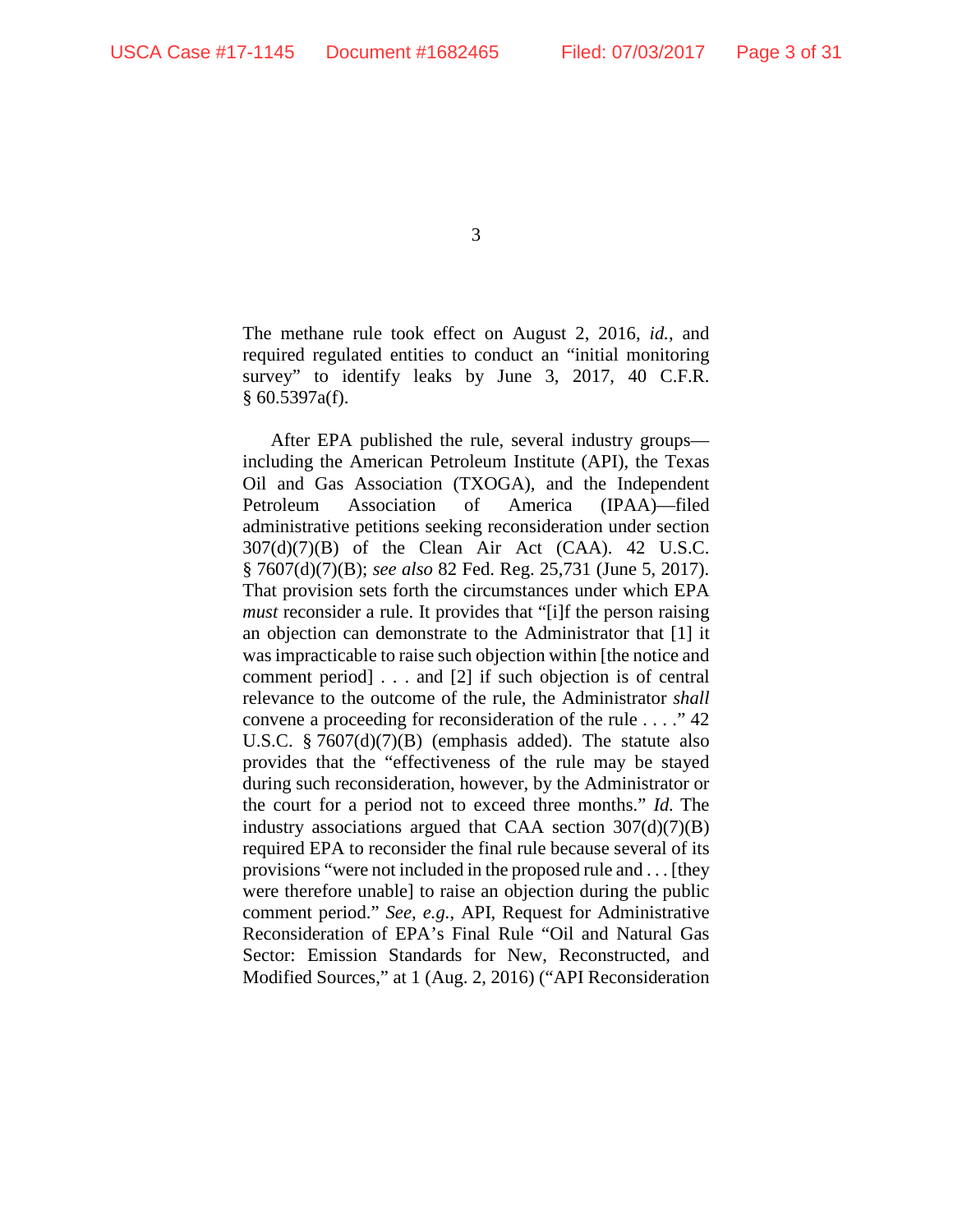Request"). They also sought a stay "pending reconsideration." *Id.*

By letter dated April 18, 2017, the Administrator, now Scott Pruitt, stated that EPA "[found] that the petitions have raised at least one objection to the fugitive emissions monitoring requirements" that warrants reconsideration "under  $307(d)(7)(B)$  of the CAA." Letter from E. Scott Pruitt to Howard J. Feldman, Shannon S. Broome, James D. Elliott, & Matt Hite, Convening a Proceeding for Reconsideration, at 2 (Apr. 18, 2017). Accordingly, the Administrator announced, "EPA is convening a proceeding for reconsideration" of two specific provisions of the methane rule. *Id.* The letter also stated that "EPA intend[ed] to exercise its authority under CAA section 307 to issue a 90-day stay of the compliance date" for the fugitive emissions requirements. *Id.* 

On June 5—just two days after the deadline for regulated parties to conduct their first emissions surveys and begin repairing leaks, *see* 40 C.F.R. § 60.5397a(f)—EPA published a "[n]otice of reconsideration and partial stay" in the Federal Register, 82 Fed. Reg. at 25,730. Relying on CAA section 307(d)(7)(B), EPA granted reconsideration on four aspects of the methane rule: (1) the decision to regulate low-production wells, (2) the process for proving compliance by "alternative means," (3) the requirement that a professional engineer certify proper design of vent systems, and (4) the decision to exempt pneumatic pumps from regulation only if a professional engineer certified that it was "technically infeasible" to route such pumps "to a control device or a process." 82 Fed. Reg. at 25,731–32. In addition, the notice "stay[ed] the effectiveness of the fugitive emissions requirements, the standards for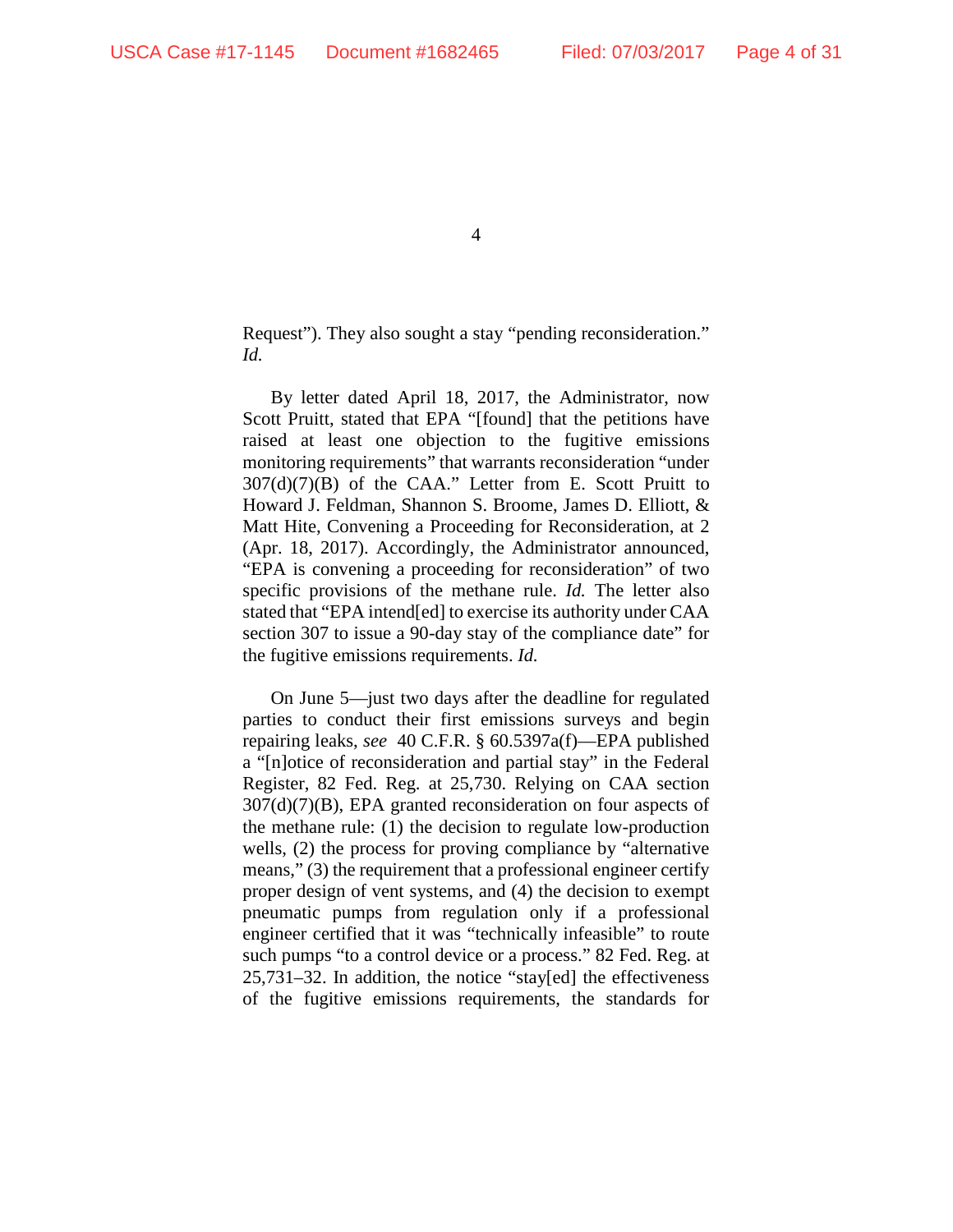pneumatic pumps at well sites, and the certification by a professional engineer requirements" for 90 days "pending reconsideration." 82 Fed. Reg. at 25,732. The notice explained that the stay had gone into effect on June 2, 2017—that is, three days before the notice was published in the Federal Register. 82 Fed. Reg. at 25,731.

On June 16, EPA published a notice of proposed rulemaking (NPRM) announcing its intention to extend the stay "for two years" and to "look broadly at the entire 2016 Rule" during "the reconsideration proceeding." 82 Fed. Reg. 27,645 (June 16, 2017). Comments on that NPRM are due July 17, or if any party requests a hearing, by August 9. *Id.*

After EPA suspended implementation of the methane rule, six environmental groups—Environmental Defense Fund, Natural Resources Defense Council, Environmental Integrity Project, Earthworks, Clean Air Council, and Sierra Club—filed in this court an "emergency motion for a stay or, in the alternative, summary vacatur." According to Environmental Petitioners, EPA's stay violates CAA section 307(d)(7)(B) because "all of the issues Administrator Pruitt identified could have been, *and actually were*, raised (and extensively deliberated) during the comment period." Environmental Petitioners' Mot. 5 (emphasis in original). EPA opposes the motion, as do intervenors, a group of oil and gas associations including API, IPAA, and TXOGA. Together, they argue that we lack jurisdiction to review the stay, and that even if it were justiciable, the stay is lawful. We consider these arguments in turn.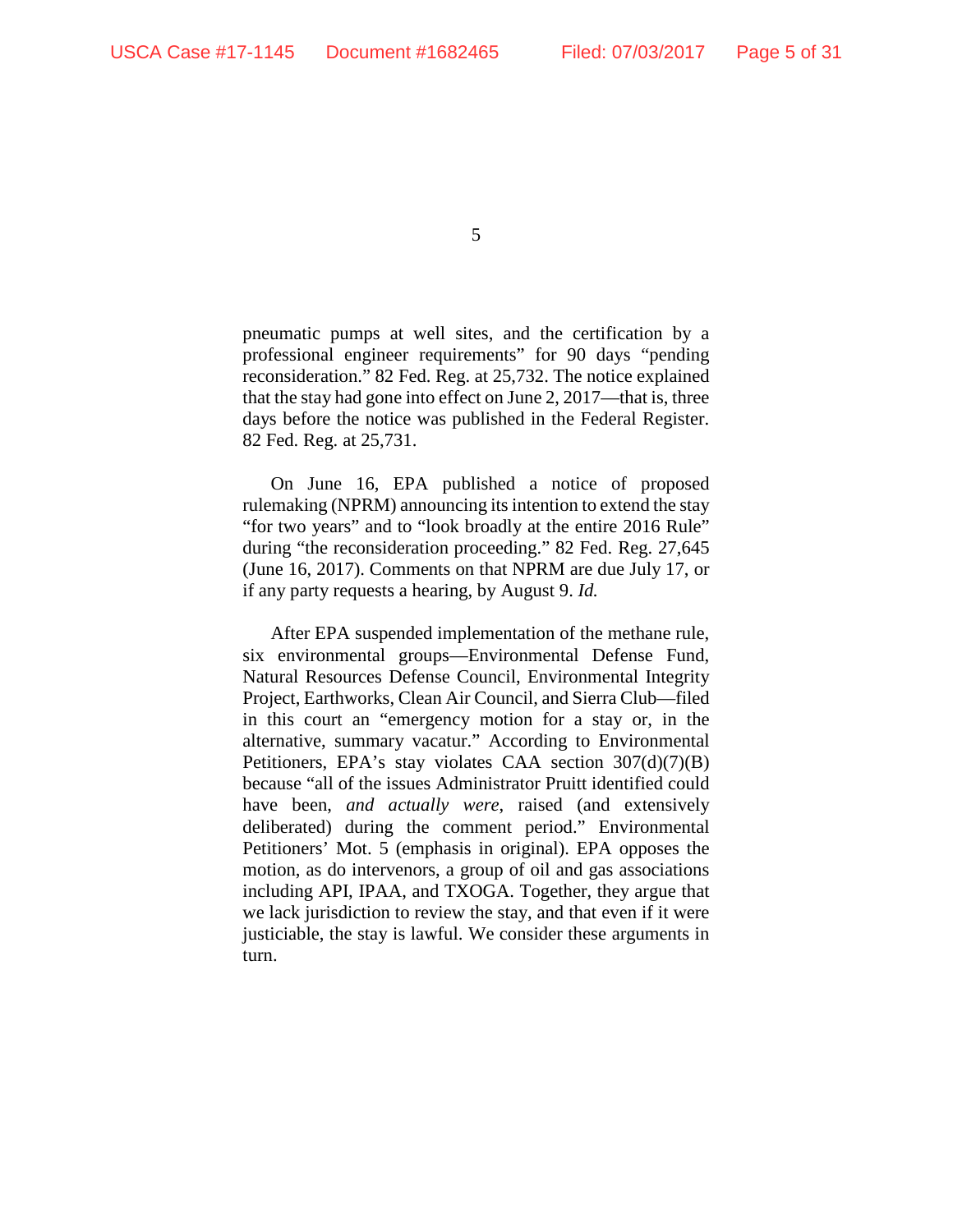### **II.**

We begin with jurisdiction. Both EPA and Industry Intervenors argue that an agency's decision to grant reconsideration of a rule is unreviewable because it does not constitute "final action" under 42 U.S.C. § 7607(b)(1). EPA Opp. 8; Intervenors' Opp. 6. Industry Intervenors argue that for the same reason we lack jurisdiction to review the stay. Intervenors' Opp. 8.

It is true that an agency's decision to grant a petition to reconsider a regulation is not reviewable final agency action. *See Portland Cement Association v. EPA*, 665 F.3d 177, 185 (D.C. Cir. 2011) (noting that review is available "if reconsideration is *denied*" (emphasis added)). To be "final," agency action must "mark the consummation of the agency's decisionmaking process" and "be one by which rights or obligations have been determined, or from which legal consequences will flow." *Bennett v. Spear*, 520 U.S. 154, 177– 78 (1997) (citations and internal quotation marks omitted). By itself, EPA's decision to grant reconsideration, which merely begins a process that could culminate in no change to the rule, fails this test.

The imposition of the stay, however, is an entirely different matter. By staying the methane rule, EPA has not only concluded that section  $307(d)(7)(B)$  requires reconsideration, but it has also suspended the rule's compliance deadlines. EPA's stay, in other words, is essentially an order delaying the rule's effective date, and this court has held that such orders are tantamount to amending or revoking a rule. As we explained in a very similar situation, where an agency granted an application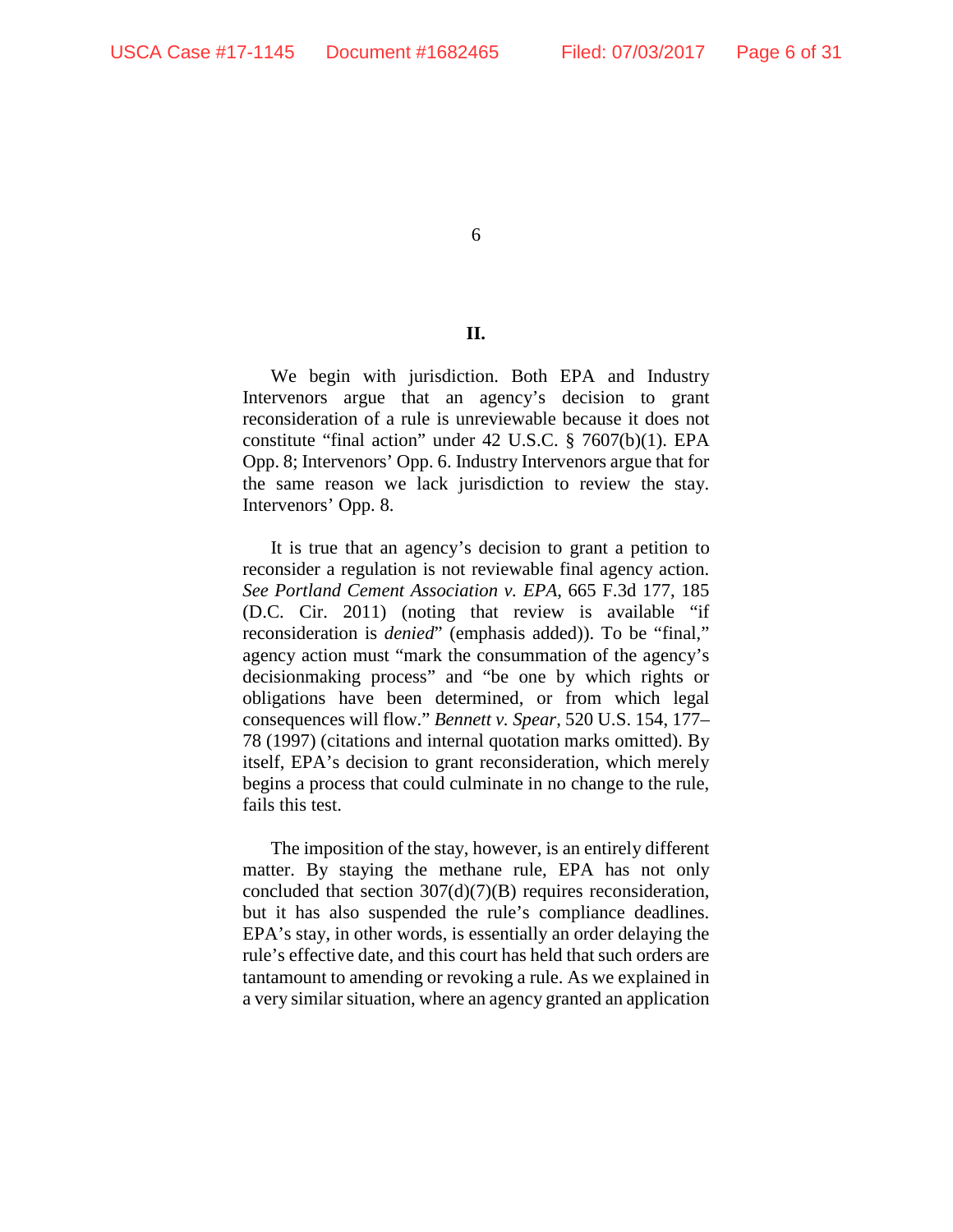for interim relief from a safety standard while it reconsidered that standard: "In effect, the Administrator has granted a modification of the mandatory safety standard for the entire period of time that the petition is pending. There is no indication that the Secretary intends to reconsider this decision or to vacate the grant of interim relief. Thus, the Secretary's decision represents the final agency position on this issue, has the status of law, and has an immediate and direct effect on the parties. Therefore, we have no difficulty concluding that the Secretary has issued a final decision . . . ." *International Union, United Mine Workers of America v. Mine Safety & Health Administration*, 823 F.2d 608, 614–15 & n.5 (D.C. Cir. 1987) (citation omitted); *see also Environmental Defense Fund, Inc. v. Gorsuch*, 713 F.2d 802, 813 (D.C. Cir. 1983) ("[S]uspension of the permit process . . . amounts to a suspension of the effective date of regulation . . . and may be reviewed in the court of appeals as the promulgation of a regulation."); *Council of Southern Mountains, Inc. v. Donovan*, 653 F.2d 573, 579 nn.26 & 28 (D.C. Cir. 1981) (rejecting the argument that the court lacked jurisdiction to review an order "defer[ring] the implementation of regulations").

In addition to "mark[ing] the consummation of . . . [EPA's] decisionmaking process" with respect to the final rule's effective date, the stay also affects regulated parties' "rights or obligations." *Bennett*, 520 U.S. at 178 (citation and internal quotation marks omitted). Absent the stay, regulated entities would have had to complete their initial monitoring surveys by June 3 and repair any leaks within thirty days. *See* 40 C.F.R. § 60.5397a(f), (h). Failure to comply with these requirements could have subjected oil and gas companies to civil penalties, citizens' suits, fines, and imprisonment. *See* 42 U.S.C.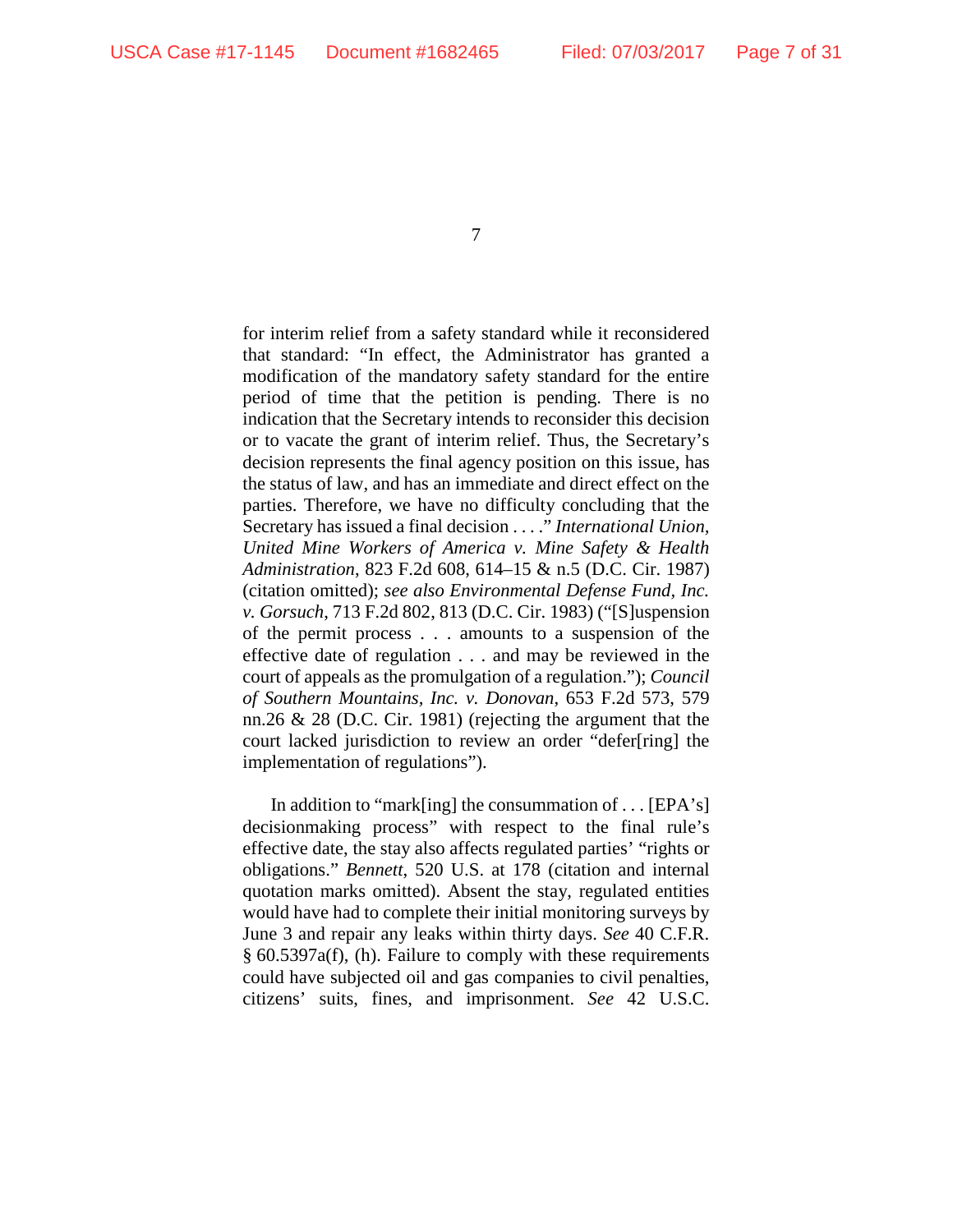§ 7413(b)-(d) (providing for civil and criminal penalties for failure to comply with emissions rules); *id.* § 7604(a) (authorizing citizens' suits for alleged violations of emissions standards); 40 C.F.R. § 19.4 (establishing the schedule of fines for CAA violations). The stay—which EPA made retroactive to one day *before* the June 3 compliance deadline—eliminates that threat, *see* 82 Fed. Reg. at 25,731, and thus relieves regulated parties of liability they would otherwise face.

The dissent draws a sharp distinction between the denial of a stay, which would have required regulated entities to comply with the rule, and the imposition of the stay, which erased that obligation. As the dissent sees it, only forced compliance has "obvious consequences" for regulated parties. Dissent at 5. But this one-sided view of final agency action ignores that, by staying the rule's effective date and its compliance duties, EPA has determined "rights or obligations . . . from which legal consequences will flow." *Bennett*, 520 U.S. at 178. The dissent's view is akin to saying that incurring a debt has legal consequences, but forgiving one does not. A debtor would beg to differ.

The dissent also stresses that EPA's proceedings concerning the methane rule are ongoing. Dissent at 3; *see* 82 Fed. Reg. at 27,645; 82 Fed Reg. 27,641 (June 16, 2017). But as we have explained, "the applicable test is not whether there are further administrative proceedings available, but rather whether the impact of the order is sufficiently final to warrant review in the context of the particular case." *Friedman v. FAA*, 841 F.3d 537, 542 (D.C. Cir. 2016) (quoting *Environmental Defense Fund, Inc. v. Ruckelshaus*, 439 F.2d 584, 591 (D.C. Cir. 1971)). Here, because the stay relieves regulated parties of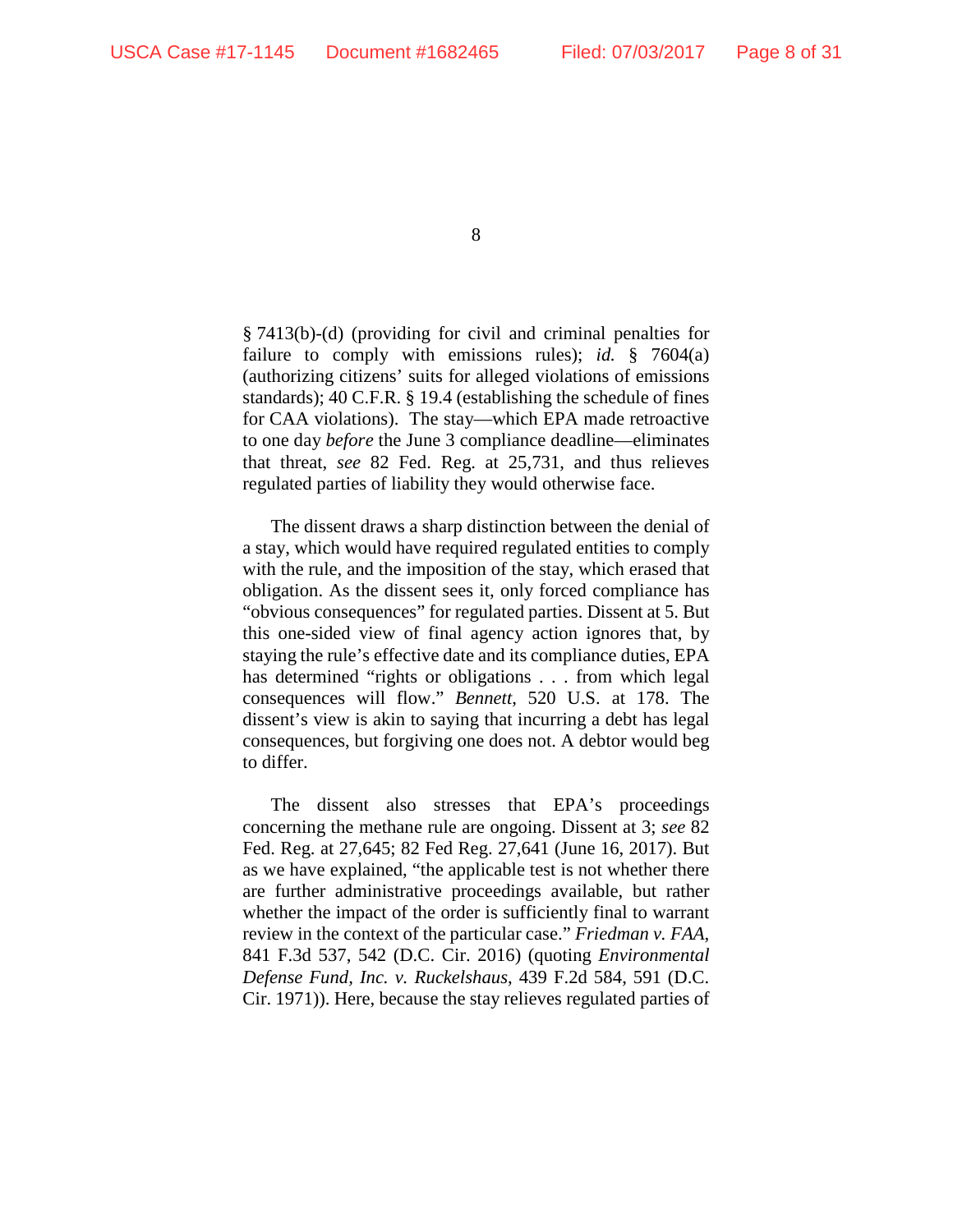any obligation to meet the June 3 deadline—indeed EPA has proposed to extend the stay for years, *see* 82 Fed. Reg. at 27,645—the "order is sufficiently final to warrant review," *Friedman*, 841 F.3d at 542. *Cf. Ciba-Geigy Corp. v. EPA*, 801 F.2d 430, 436 (D.C. Cir. 1986) ("Once the agency publicly articulates an unequivocal position . . . and expects regulated entities to alter their primary conduct to conform to that position, the agency has voluntarily relinquished the benefit of postponed judicial review.").

EPA's argument that courts have no authority to review CAA section  $307(d)(7)(B)$  stays is also at odds with the statute's language. Section 307(d)(7)(B) authorizes not only the Administrator, but also *courts* to stay a final rule. 42 U.S.C. § 7607(d)(7)(B) (authorizing "the Administrator or the court" to issue a three-month stay). Given that Congress granted this court the power to enter a stay, it seems quite anomalous that it did not also confer upon us the lesser power to review the Administrator's decision to issue a stay.

Indeed, EPA's reading would have the perverse result of empowering this court to act when the agency denies a stay but not when it chooses to grant one. Under section  $307(d)(7)(B)$ , if EPA had granted reconsideration but declined to impose a stay, the industry groups could have come to this court seeking a stay. *See Mexichem Specialty Resins, Inc. v. EPA*, 787 F.3d 544, 558 (D.C. Cir. 2015) (declining to grant a stay during the pendency of a reconsideration proceeding because petitioners had failed to demonstrate irreparable harm). Yet, in EPA's view, where, as here, it grants reconsideration *and imposes a stay*, we have no power to hear the case. Nothing in section 307—or any other provision cited by the parties or the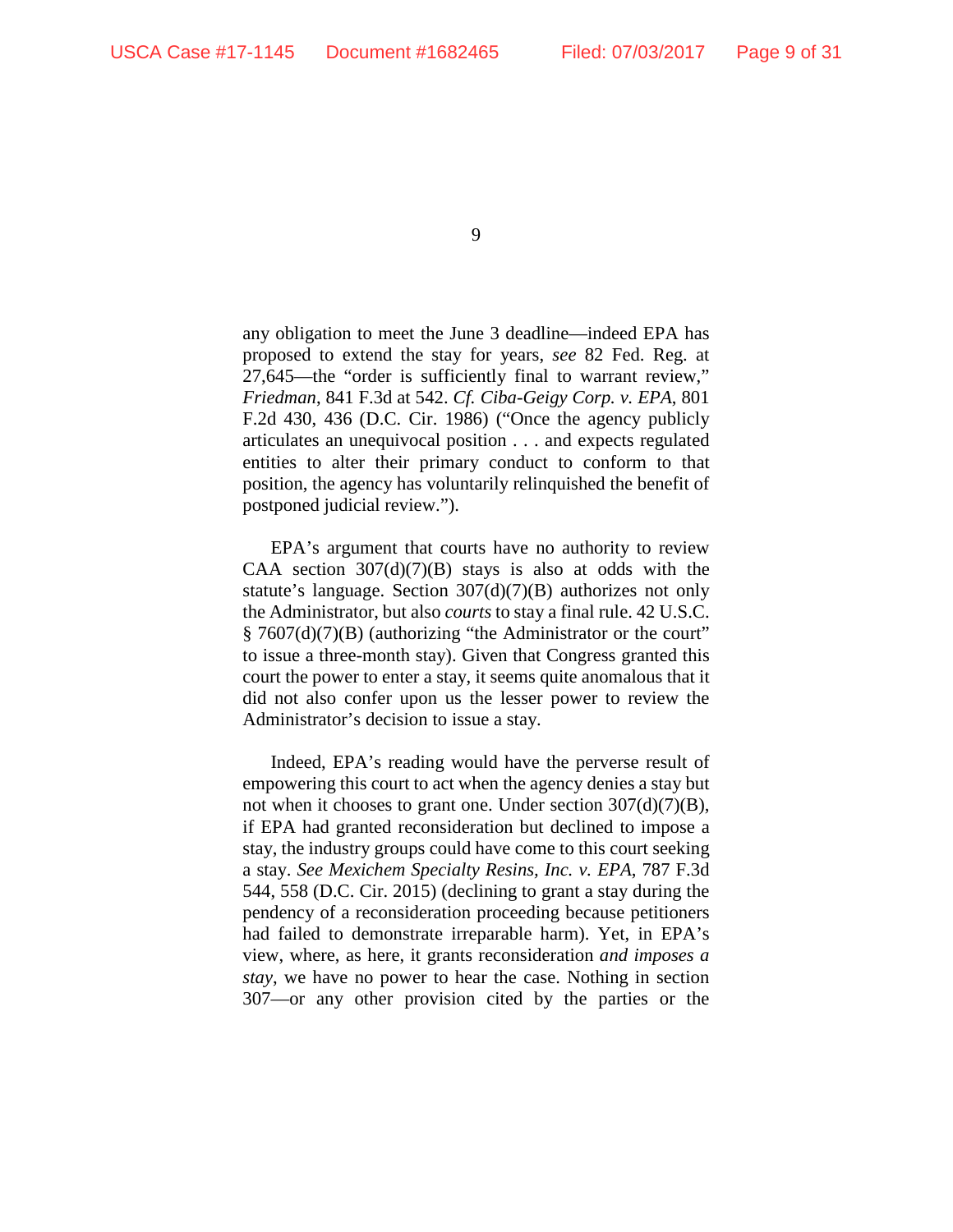dissent—suggests that this court's jurisdiction turns on whether EPA grants as opposed to denies a stay.

EPA and Industry Intervenors argue that Environmental Petitioners' motion amounts to a collateral attack on the underlying reconsideration proceeding. *See also* Dissent at 4. But CAA section 307(d)(7)(B) expressly links EPA's power to stay a final rule to the two requirements for mandatory reconsideration, *i.e.*, that it was "impracticable to raise" an objection during the public comment period and the objection is "of central relevance to the outcome of the rule." Only when these two conditions are met does the statute authorize the Administrator to stay a lawfully promulgated final rule. Accordingly, to determine whether the stay was lawful—that is, to assess EPA's final action—we must consider whether the agency met the statutory requirements for reconsideration. In other words, although absent a stay we would have no authority to review the agency's decision to grant reconsideration, because EPA chose to impose a stay suspending the rule's compliance deadlines, we must review its reconsideration decision to determine whether the stay was authorized under section  $307(d)(7)(B)$ .

### **III.**

Environmental Petitioners seek two types of relief: a "judicial stay" of EPA's administrative stay, and in the alternative, "summary disposition and vacatur" of EPA's stay "because the stay is clearly unlawful." Environmental Petitioners' Mot. 1. To consider the former, we would have to assess Environmental Petitioners' motion under the four-factor standard for a stay pending judicial review: "(1) whether the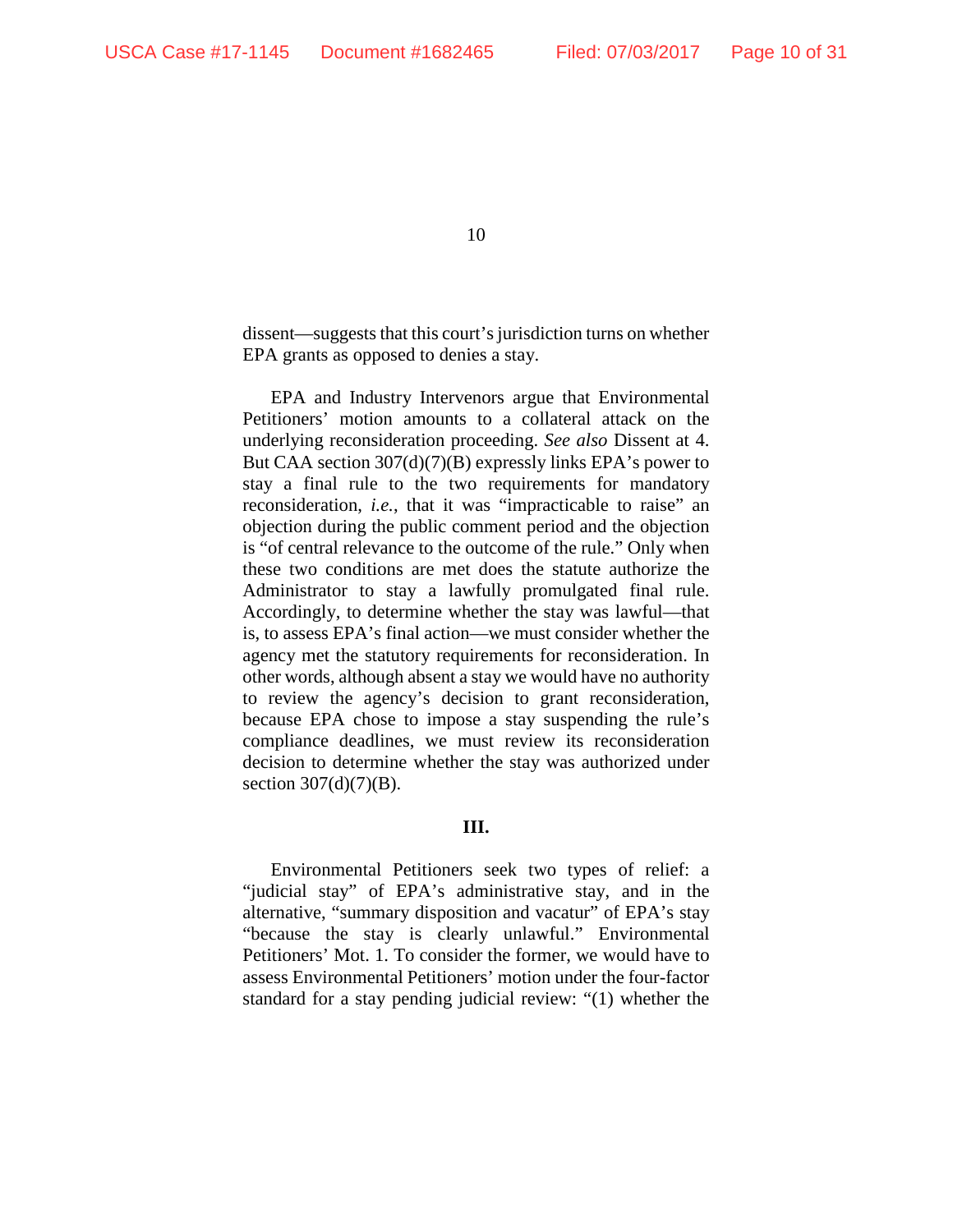stay applicant has made a strong showing that he is likely to succeed on the merits; (2) whether the applicant will be irreparably injured absent a stay; (3) whether issuance of the stay will substantially injure the other parties interested in the proceeding; and (4) where the public interest lies." *Nken v. Holder*, 556 U.S. 418, 434 (2009) (citation omitted).

For reasons explained below, however, we agree with Environmental Petitioners that the 90-day stay was unauthorized by section  $307(d)(7)(B)$  and was thus unreasonable. Accordingly, we have no need to consider the criteria for a stay pending judicial review. *Cf. United States Association of Reptile Keepers, Inc. v. Zinke*, 852 F.3d 1131, 1135 (D.C. Cir. 2017) ("When . . . the ruling under review rests solely on a premise as to the applicable rule of law, and the facts are established or of no controlling relevance, we may resolve the merits even though the appeal is from the entry of a preliminary injunction." (citation and internal quotation marks omitted)). We shall therefore vacate the stay as "arbitrary, capricious, [and] in excess of statutory . . . authority." 42 U.S.C. § 7607(d)(9)(A), (C).

# **A.**

Defending the stay, EPA repeatedly invokes its "broad discretion" to reconsider its own rules. EPA Opp. 6. Agencies obviously have broad discretion to reconsider a regulation at any time. To do so, however, they must comply with the Administrative Procedure Act (APA), including its requirements for notice and comment. 5 U.S.C. § 553; *see Perez v. Mortgage Bankers Association*, 135 S. Ct. 1199, 1206 (2015) ("[T]he D.C. Circuit correctly read § 1 of the APA to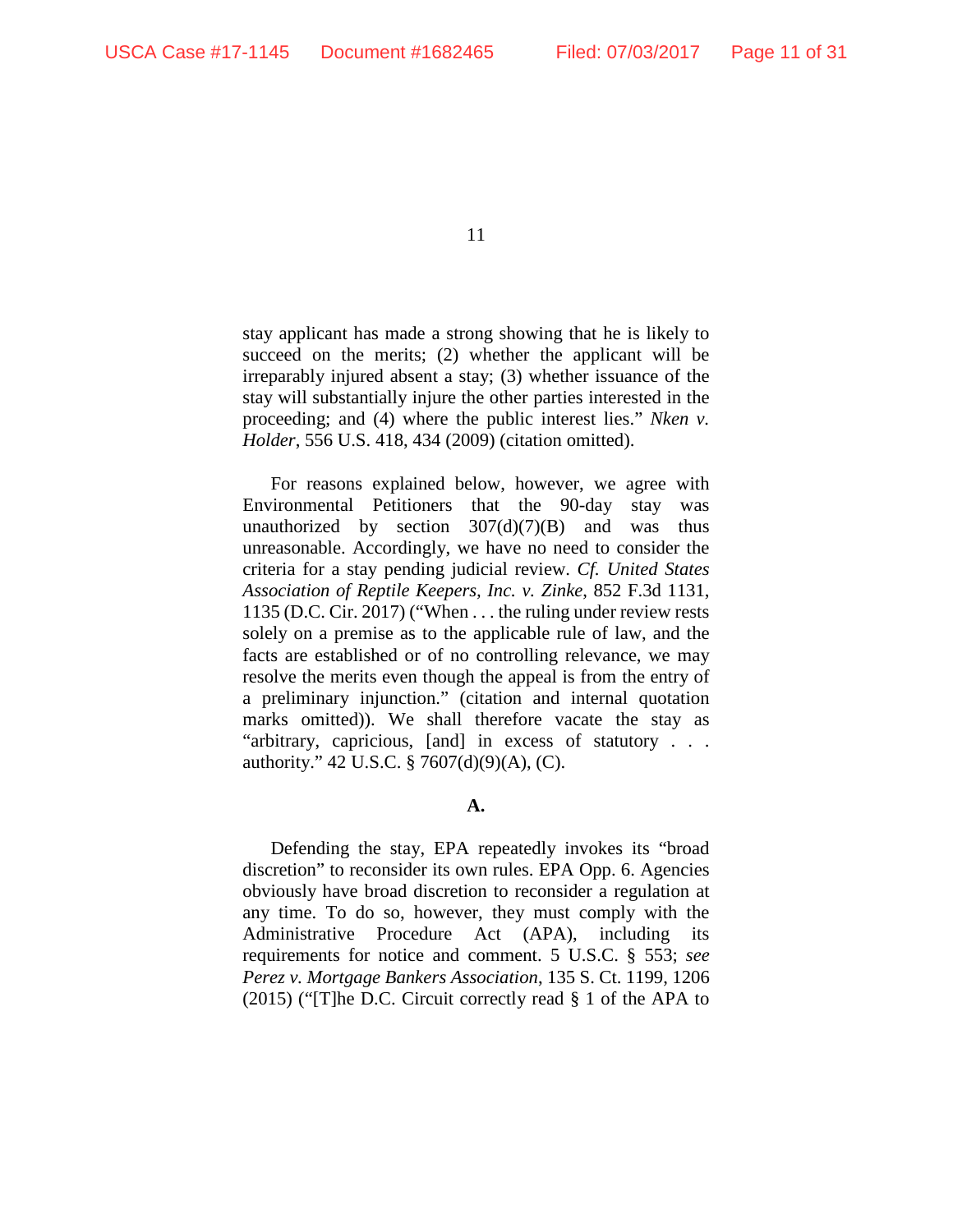mandate that agencies use the same procedures when they amend or repeal a rule as they used to issue the rule in the first instance."). As we have explained, "an agency issuing a legislative rule is itself bound by the rule until that rule is amended or revoked" and "may not alter [such a rule] without notice and comment." *National Family Planning and Reproductive Health Association, Inc. v. Sullivan*, 979 F.2d 227, 234 (D.C. Cir. 1992).

EPA argues that it nonetheless has "inherent authority" to "issue a brief stay" of a final rule—that is, not to enforce a lawfully issued final rule—while it reconsiders it. *See* EPA Opp. 6, 10, 13. This argument suffers from two fundamental flaws.

First, EPA cites nothing for the proposition that it has such authority, and for good reason: as we have made clear, it is "axiomatic" that "administrative agencies may act only pursuant to authority delegated to them by Congress." *Verizon v. FCC*, 740 F.3d 623, 632 (D.C. Cir. 2014) (alteration and citations omitted); *see Natural Resources Defense Council v. Abraham*, 355 F.3d 179, 202 (2d Cir. 2004) (rejecting the contention that the Department of Energy had "inherent power" to suspend a duly promulgated rule where no statute conferred such authority and contrasting the Energy Policy and Conservation Act with the reconsideration provision in the Clean Air Act at 42 U.S.C. §  $7607(d)(7)(B)$ ). Accordingly, EPA must point to something in either the Clean Air Act or the APA that gives it authority to stay the methane rule, and as we explain below, the only provision it cites—CAA section  $307(d)(7)(B)$ —confers no such authority.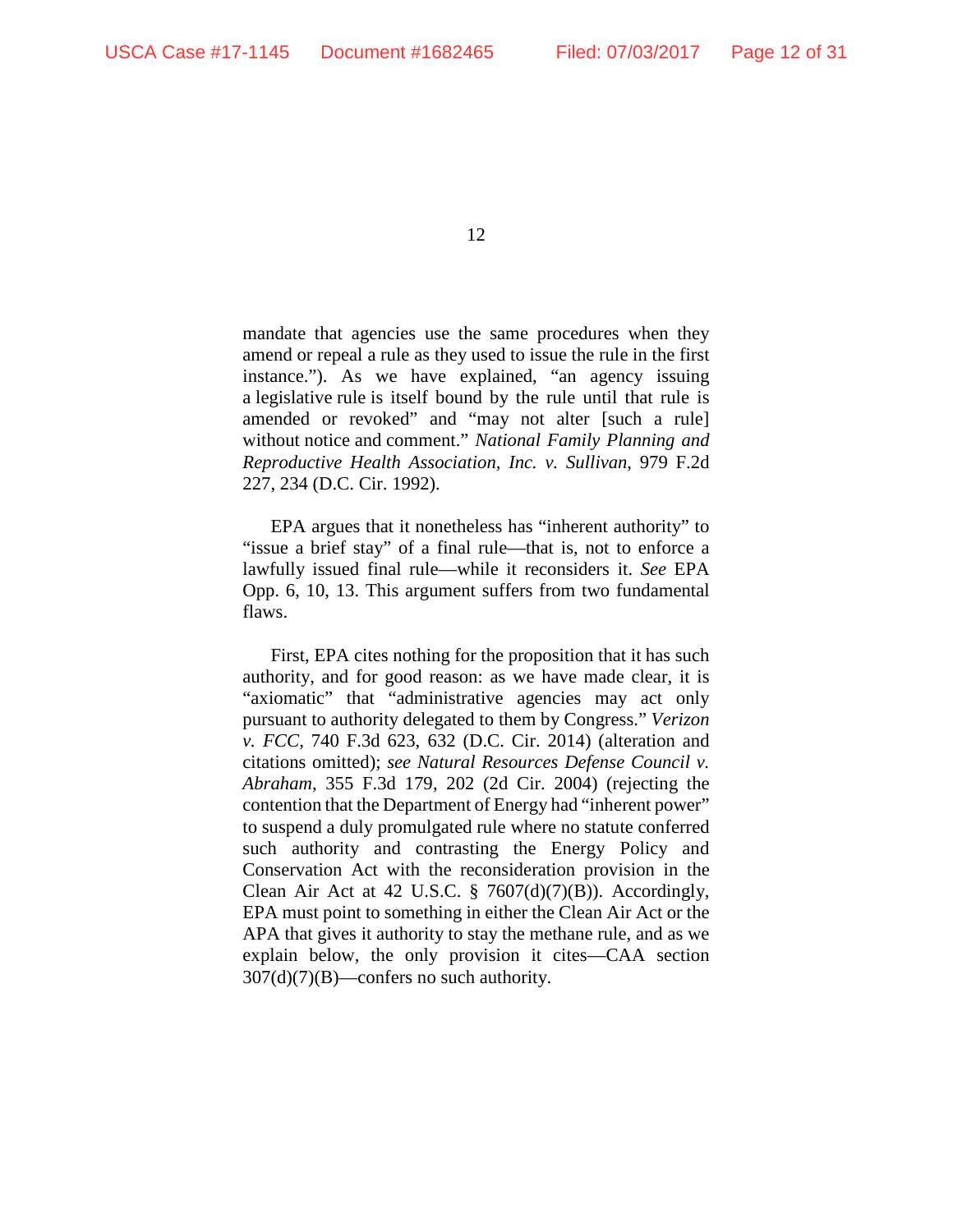Second, when EPA granted reconsideration and imposed the stay of the methane rule, it did not rely on its so-called inherent authority. *See Securities & Exchange Commission v. Chenery Corp.*, 332 U.S. 194, 196 (1947) ("[A] reviewing court . . . must judge the propriety of [agency] action solely by the grounds invoked by the agency" when it acted). Instead, EPA expressly acted "pursuant to section  $307(d)(7)(B)$  of the CAA," 82 Fed. Reg. at 25,732, which clearly delineates when stays are authorized. As noted above, that section empowers EPA to stay a final rule if a petitioner demonstrates impracticability and central relevance, the two requirements for mandatory reconsideration.

EPA insists that "the statutory text [of section 307] suggests that Congress did not intend to cabin EPA's authority to issue a stay to only those circumstances where EPA is *mandated* to convene reconsideration proceedings . . . ." EPA Opp. 12 (emphasis in original). The language of section  $307(d)(7)(B)$  is to the contrary: it authorizes the agency to grant a stay during "such reconsideration," a term that quite obviously refers back to the reconsideration that EPA "shall" undertake when someone presents an objection of "central relevance" that was "impracticable" to raise during the period for public comment. 42 U.S.C. § 7607(d)(7)(b).

### **B.**

Under CAA section  $307(d)(7)(B)$ , then, the stay EPA imposed is lawful only if reconsideration was mandatory. Accordingly, the question before us is whether the industry groups that sought a stay of the methane rule met the two requirements for mandatory reconsideration.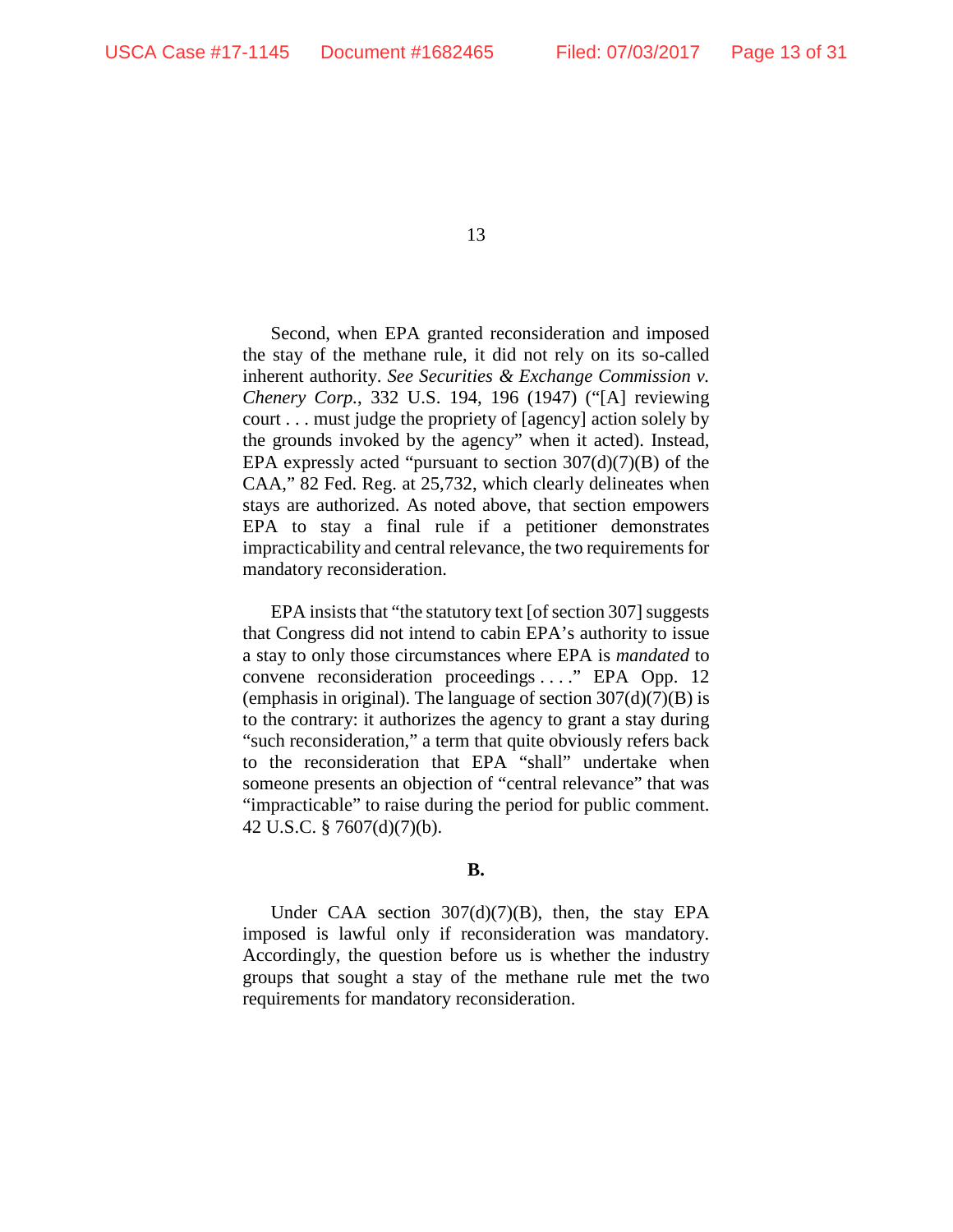The parties disagree about the appropriate standard of review for considering this issue. EPA argues that its view of whether it was "impracticable" to object during the notice and comment period is subject to arbitrary and capricious review. *See* EPA Opp. 5. For their part, Environmental Petitioners argue that "[l]imited deference on these notice questions makes sense" because "EPA has no greater expertise than this [c]ourt in determining whether a certain issue was impracticable to raise during the comment period." Environmental Petitioners' Reply 7 (internal quotation marks omitted). We need not resolve this dispute, however, because EPA's decision to stay the methane rule was arbitrary and capricious—that is, unlawful even under the more deferential standard.

We begin—and ultimately end—with impracticability. Environmental Petitioners and EPA agree that this issue turns on whether industry groups had an opportunity to raise their objections during the comment period, which in turn depends on whether the NPRM provided adequate notice of the final methane rule. This case hinges, then, on whether the final rule was a logical outgrowth of the NPRM. A final rule is the "logical outgrowth" of a proposed rule if "interested parties should have anticipated that the change was possible, and thus reasonably should have filed their comments on the subject during the notice-and-comment period." *CSX Transportation, Inc. v. Surface Transportation Board*, 584 F.3d 1076, 1080 (D.C. Cir. 2009) (citation and internal quotation marks omitted). A final rule "fails the logical outgrowth test" if "interested parties would have had to divine the agency's unspoken thoughts, because the final rule was surprisingly distant from the proposed rule." *Id.* (citations and alterations omitted).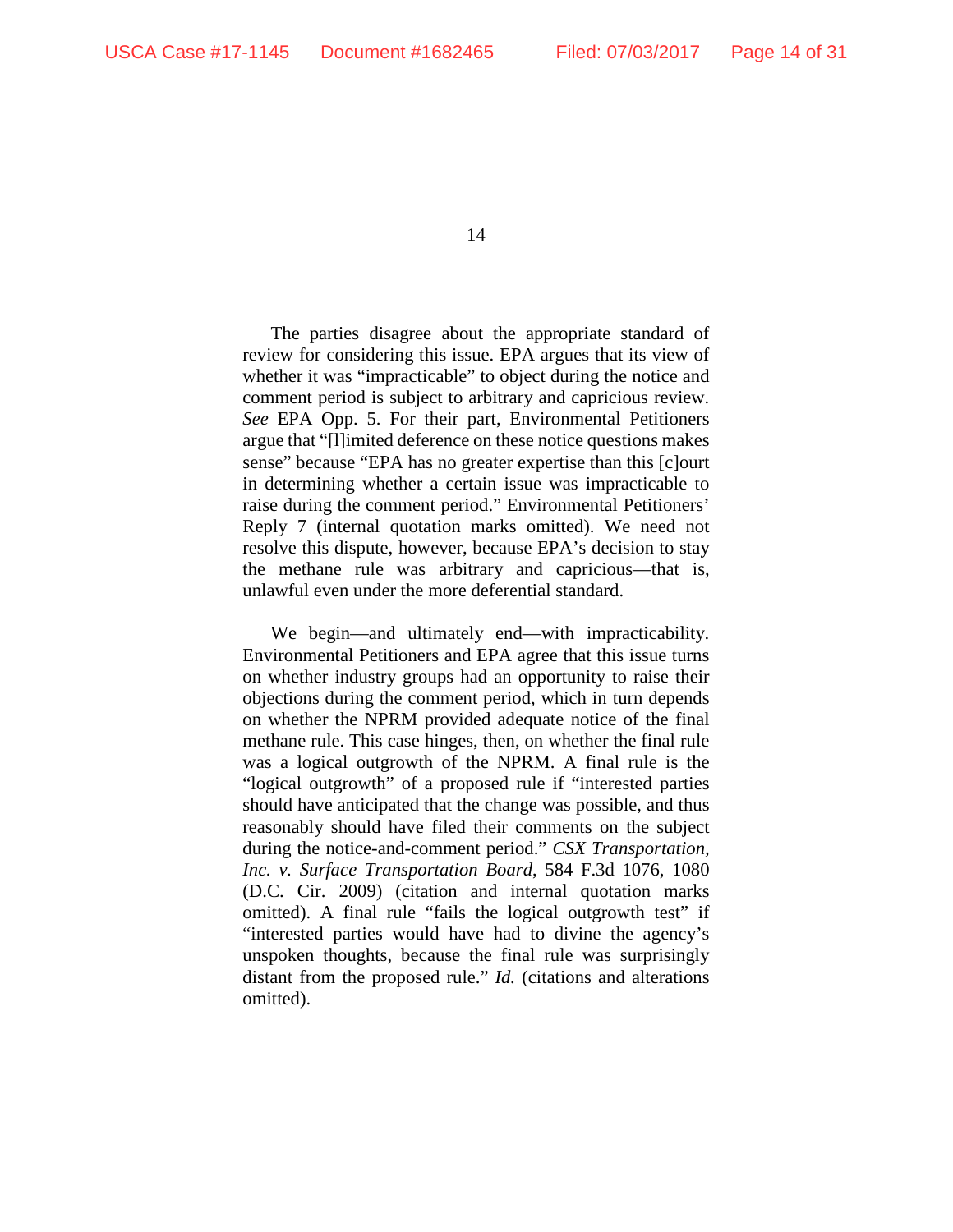EPA granted reconsideration and stayed the emissions standards on four grounds: (1) industry groups had no opportunity to object to provisions concerning "low production well sites," (2) the final rule included a process for demonstrating "alternative means" of compliance that was not in the NPRM, (3) without adequate notice or consideration of costs, the final rule required "certification by a professional engineer" that regulated entities had a proper closed vent system, and (4) without adequate notice, the final rule predicated an exemption from regulation for "well site pneumatic pumps" on a professional engineer's certification that "it is technically infeasible to route the pneumatic pump to a control device or a process." 82 Fed. Reg. at 25,731–32. An examination of the record demonstrates that each of these statements is inaccurate and thus unreasonable.

## **Low-Production Wells**

The final rule subjects low-production wells to fugitive emissions requirements. 81 Fed. Reg. at 35,856. After EPA promulgated the rule, industry groups petitioned for reconsideration, arguing that the agency should have exempted such wells from regulation. *See, e.g.*, API Reconsideration Request, at 12. One group, IPAA, also argued that the lowproduction well provision conflicted with EPA's definition of when an existing well site has been "modifi[ed]." IPAA, Request for Administrative Reconsideration, at 6 (Aug. 2, 2016) ("IPAA Reconsideration Request").

When EPA granted reconsideration and imposed the stay, however, it invoked a wholly different rationale: acting pursuant to CAA section  $307(d)(7)(B)$ , EPA concluded that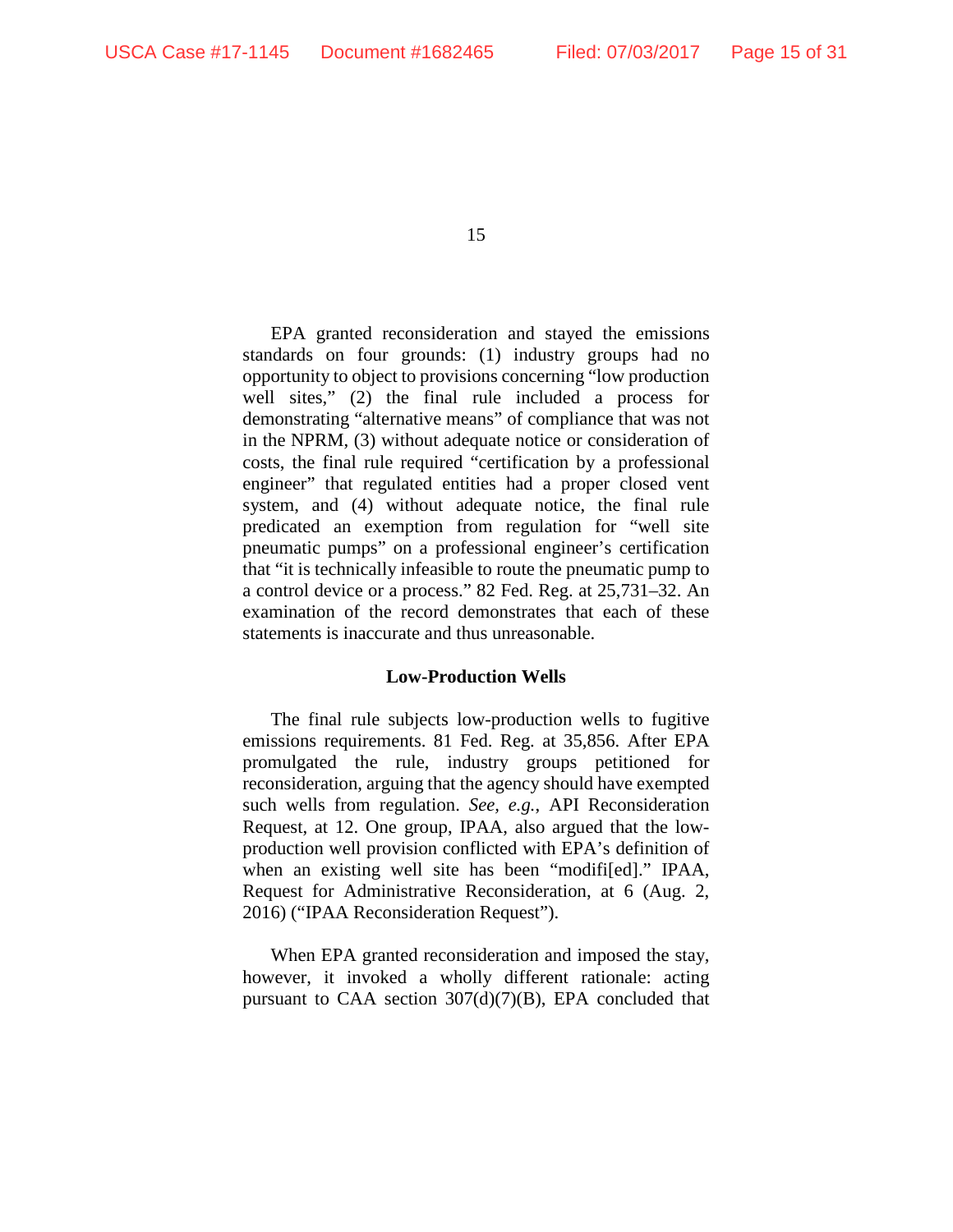"the final rule differs significantly from what was proposed in that it requires these well sites to comply with the fugitive emissions requirements based on information and [a] rationale not presented for public comment during the proposal stage." 82 Fed. Reg. 25,731. EPA, in other words, justified the stay on the ground that the final rule failed the logical outgrowth test.

Although it is true that the NPRM for the final methane rule proposed to *exclude* low-production well sites, EPA and Industry Intervenors ignore the fact that the notice went on to solicit comment on whether such an exclusion would be warranted. The NPRM states: "To more fully evaluate the exclusion, we solicit comment on the air emissions associated with low production wells . . . . [W] e solicit comment on the relationship between production and fugitive emissions over time." 80 Fed. Reg. 56,639 (Sept. 18, 2015). The NPRM also states that EPA "solicit[s] comment on whether [it] should include low production well sites for fugitive emissions and *if these types of well sites are not excluded*, should they have a less frequent monitoring requirement." *Id.* (emphasis added).

Many regulated entities responded with comments, including the industry groups that later sought reconsideration. *See, e.g.*, API, Comments on EPA's NSPS for the Oil and Natural Gas Sector, at 103 (Dec. 4, 2015) ("API Comments"). API, for instance, submitted extensive comments on lowproduction wells, noting its support for an exemption and clarifying that "fugitive emissions [from such wells] do not correlate to production." *Id.*

Responding to these comments in the final rule, EPA explained that it had decided not to exempt low-production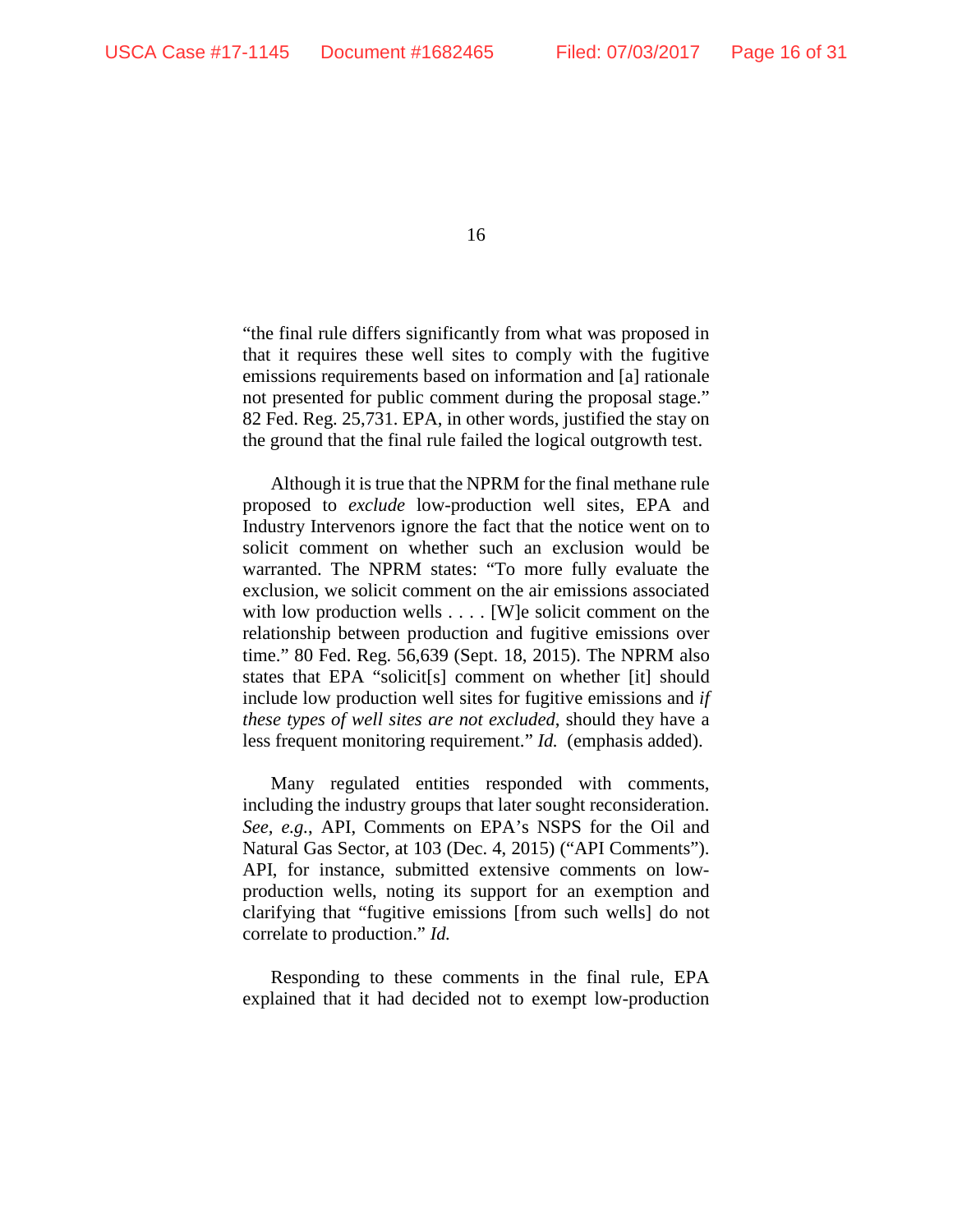wells because, among other reasons, "[i]n discussions with us, stakeholders indicated that well site fugitive emissions are not correlated with levels of production, but rather based on the number of pieces of equipment and components." 81 Fed. Reg. at 35,856. The final rule thus responded directly to comments and information EPA now claims it was impracticable for industry groups to have presented.

Perhaps sensing the flimsiness of its claim that regulated entities had no opportunity to comment on low-production wells, EPA argues that the stay was also warranted because the low-production well provision is inconsistent with the rule's definition of well "modification." EPA Opp. 17–18. As noted above, this was one of IPAA's arguments for reconsideration. *See supra* 15. It was not, however, the rationale on which EPA relied when it granted reconsideration and stayed the rule. EPA cannot now justify its action on a rationale it failed to invoke when it imposed the stay. *See Chenery*, 332 U.S. at 196.

#### **Alternative Means of Compliance**

The final rule permits regulated entities to demonstrate that they comply with emissions regulations by alternative means, and thus, ought not be subject to the rule. Specifically, the rule provides that regulated entities may "submit an application requesting that the EPA approve certain state requirement [*sic*] as 'alternative means of emission limitations' under the NSPS . . . ." 81 Fed. Reg. at 35,871. The rule then lays out the process for filing such applications. *Id.*; *see also* 40 C.F.R. § 60.5398a.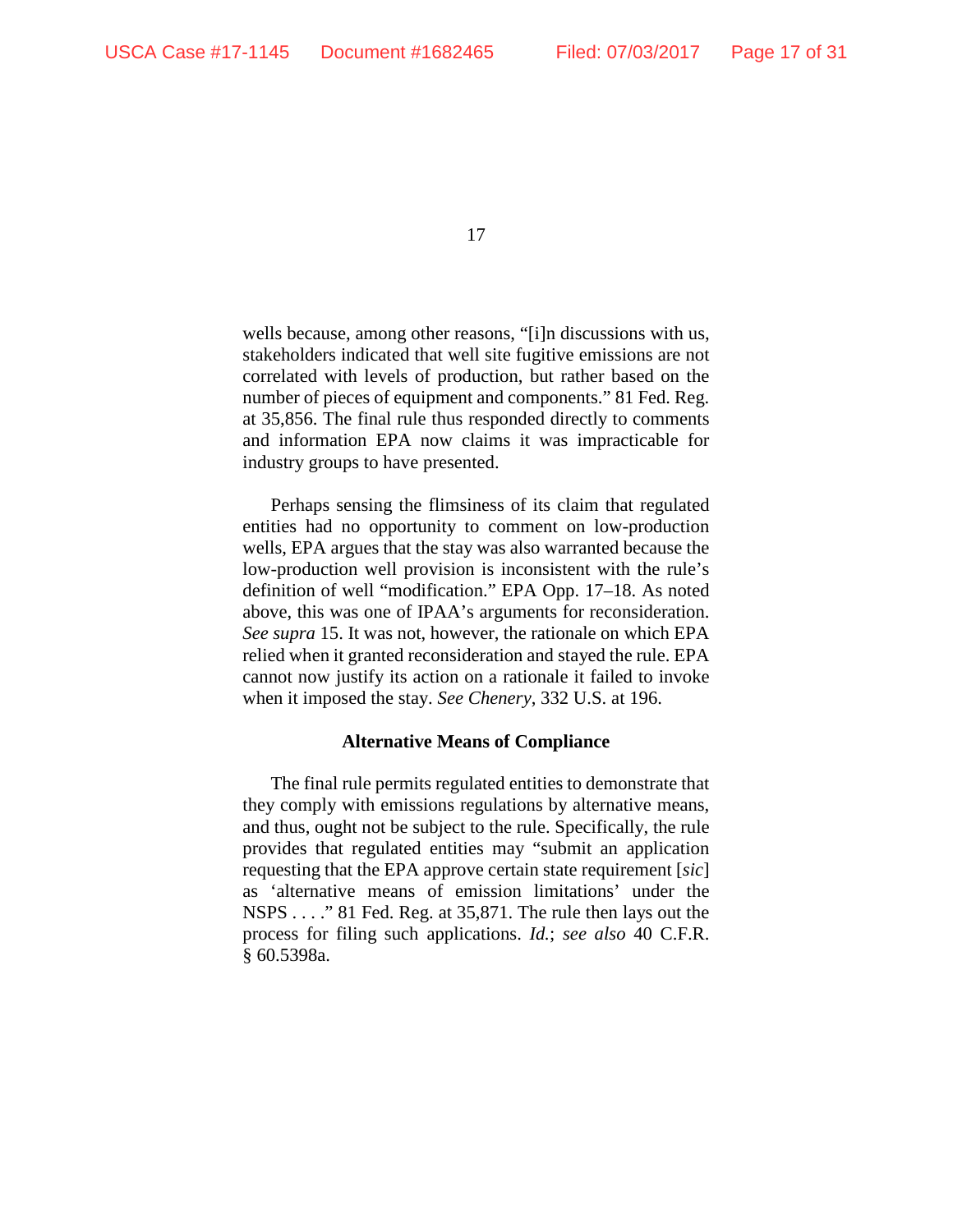After the rule was promulgated, TXOGA requested reconsideration of the process "for determining State Equivalency," *i.e*., the alternative-means process. Administrative Petition for Reconsideration by the Texas Oil and Gas Association, No. EPA-HQ-OAR-2010-0505, at 2–3 (Aug. 2, 2016). EPA granted this request and stayed the rule on the ground that the alternative-means "process and criteria were included in the [final] 2016 Rule without having been proposed for notice and comment." 82 Fed. Reg. at 25,731.

In the NPRM, however, EPA expressly solicited "comments on criteria we can use to determine whether and under what conditions all new or modified well sites operating under corporate fugitive monitoring programs can be deemed to be meeting the equivalent of the NSPS standards . . . ." 80 Fed. Reg. at 56,638. The NPRM continued: "We also solicit comment on how to address *enforceability* of such alternative approaches . . . ." *Id.* (emphasis added). In response, industry groups commented on the issue, and API specifically requested a "streamlined approval process" for deeming regulated entities compliant by alternative means. API Comments at 138. The final rule adopted just such a process.

Here, too, the final rule was a logical outgrowth of the NPRM. No regulated entity had to "divine the agency's unspoken thoughts," *CSX Transportation*, 584 F.3d at 1080 (alteration omitted), in order to comment on the "alternative means" approval process. To the contrary, we know that affected parties anticipated the final rule because they expressly requested a streamlined approval process and commented on its contours.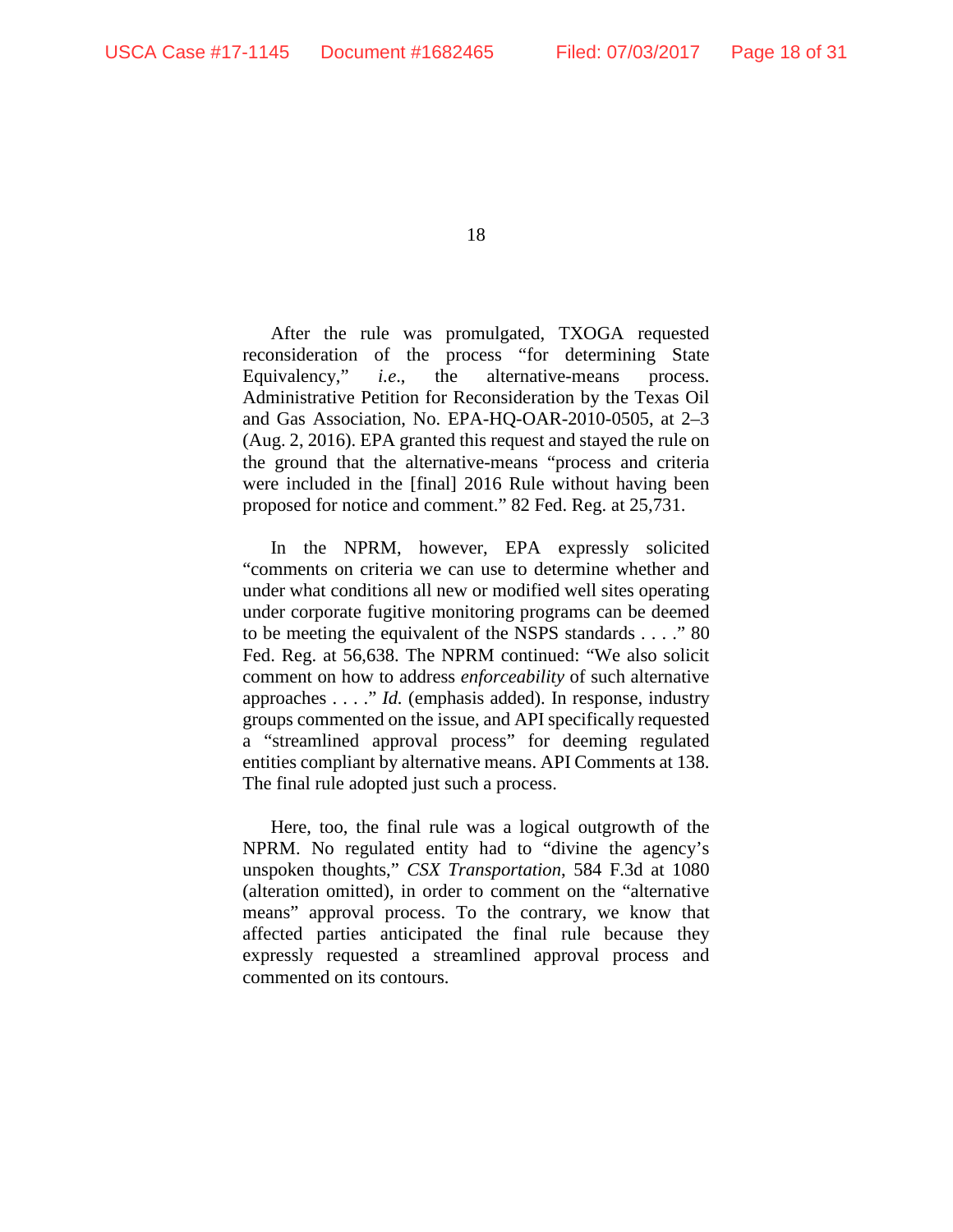# **Vent System Certification**

The final rule requires regulated entities to obtain "certification by a qualified professional engineer [PE] that the closed vent system is properly designed . . . ." 81 Fed. Reg. at 35,871. API sought reconsideration on the grounds that "[t]he provisions [for] PE certification were not included in the proposed rule" and API was therefore unable "to raise an objection during the public comment period." API Reconsideration Request, at 1. Agreeing with API, EPA granted reconsideration because the agency "had not analyzed the costs associated with the PE certification requirement" before promulgating the rule, making it "impracticable for petitioners to provide meaningful comments during the comment period on whether the improved environmental performance this requirement may achieve justifies the associated costs and other compliance burden[s]." 82 Fed. Reg. at 25,732.

Yet again, even a brief scan of the record demonstrates the inaccuracy of EPA's statements. The NPRM "request[s] comment as to whether [EPA] should specify criteria by which the PE verifies that the closed vent system is designed to accommodate all streams routed to the facility's control system . . . ." 80 Fed. Reg. at 56,649. In the very next line, the NPRM "request[s] comment as to what types of cost-effective pressure monitoring systems can be utilized to ensure" proper design of closed vent systems. *Id.* The NPRM also includes a lengthy discussion of the "costs and benefits" of the rule. *Id.* at 56,596–97.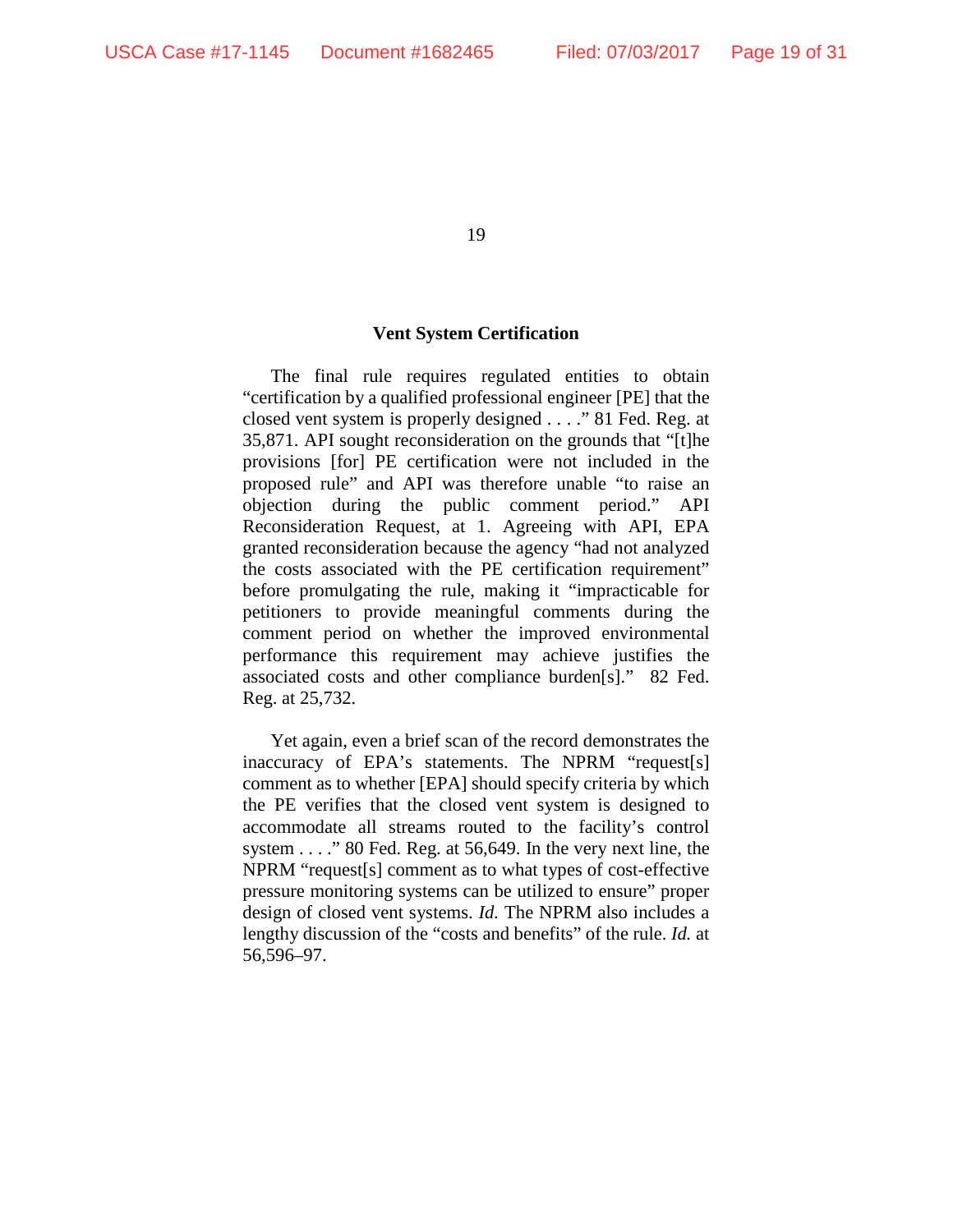In response, industry groups submitted many comments on the PE certification requirement. API itself commented that requiring a PE to review vent system design was "unnecessary" because "[o]il and natural gas company engineering staff . . . are able to design systems effectively." API Comments at 48– 49. API also expressed concern about the burden the PE requirement would impose on regulated parties, *id.* at 49, and argued that the certification requirement was an effort to shift the cost of enforcement from EPA to the industry, *id.* at 48. Separately, IPAA commented that the entire rule's "increased record-keeping and reporting requirements" imposed unreasonable costs on regulated parties. IPAA & American Exploration & Production Council, Comments for Three Regulatory Proposals, at 28 (Dec. 4, 2015).

These comments demonstrate that industry groups had an opportunity to express their views on PE certification of vent systems, including the rule's costs. As noted above, the NPRM not only sought comment on types of "cost-effective" measures for vent system design, 80 Fed. Reg. at 56,649, but it also included an analysis of the entire rule's costs and benefits, *id*. at 56,596–97. Had commenters been concerned about the cost of PE certification of vent systems, they could have argued that the cost-benefit analysis failed to address that specific provision of the regulation. It was thus entirely practicable for industry groups to lodge their objections to the PE certification requirement during the comment period.

#### **Pneumatic Pumps**

Finally, the 2016 rule exempts well-site pneumatic pumps from the final rule so long as a professional engineer has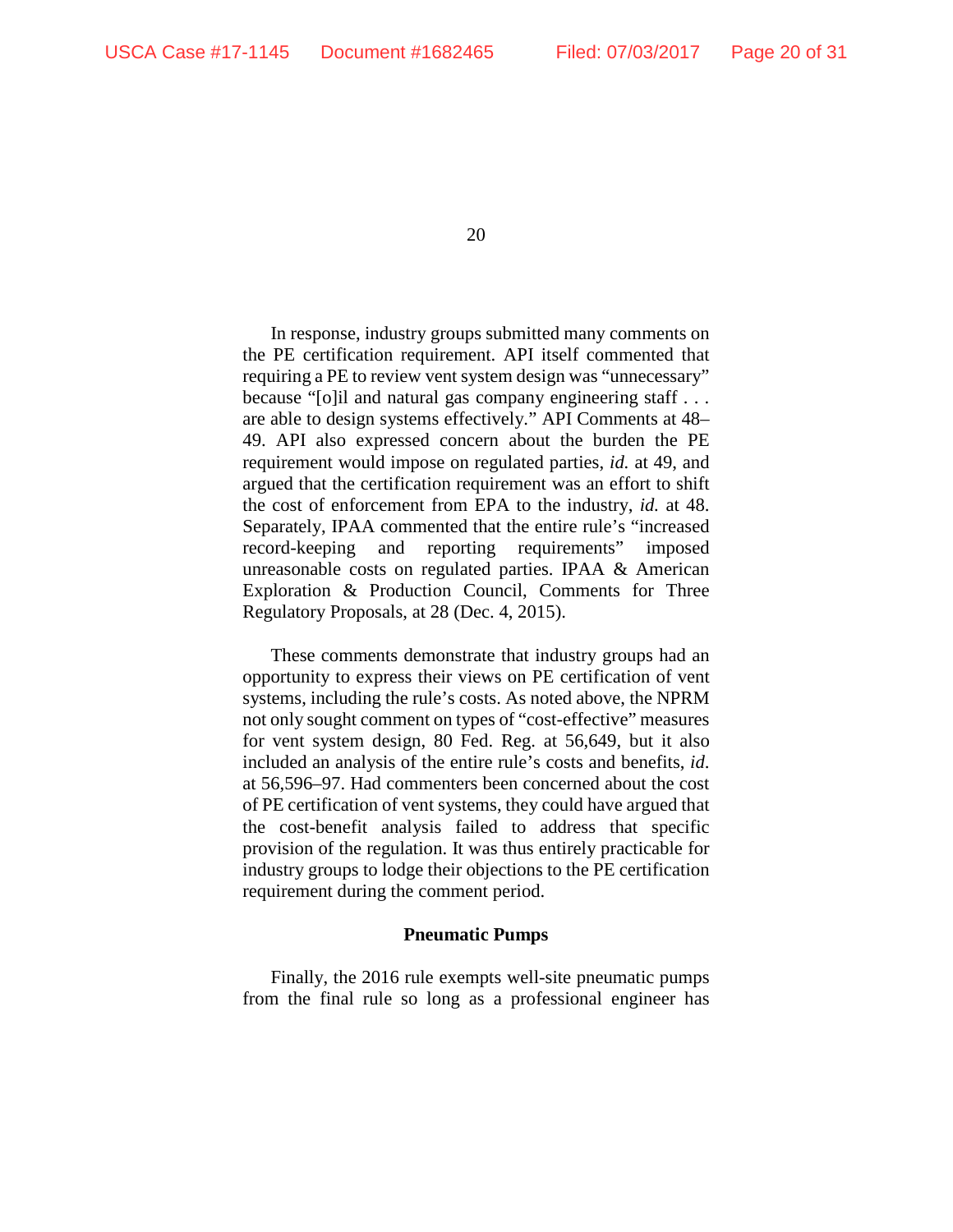certified that it is "technically infeasible to capture and route pneumatic pump emissions to a control device or process . . . ." 81 Fed. Reg. at 35,850. The rule explained that this exemption would not apply to "entirely new" facilities because "circumstances that could otherwise make control of a pneumatic pump technically infeasible at an existing location can be addressed in the site's design and construction." *Id.*

In its petition for reconsideration, IPAA objected to the idea that a professional engineer must certify "technical infeasibility," arguing that the final rule "added a variety of requirements associated with 'technical infeasibility' that were not purposed [*sic*] or even mentioned in the proposed rule." IPAA Reconsideration Request at 7. API mounted a similar objection to the pneumatic pump exemption, arguing that it had "no opportunity to comment" on the distinction between new construction sites (known as "greenfield" sites) and older emissions sites ("brownfield" sites). *See* API Reconsideration Request at 2.

Embracing these arguments, EPA granted reconsideration on the ground that it had never "propose[d] or otherwise suggest[ed] exempting well site pneumatic pumps from emission control based on such [PE] certification." 82 Fed. Reg. at 25,732. EPA added that the specific details of the exemption, including the distinction between old and new sites, "were included . . . without having been proposed for notice and comment." *Id.* 

After proposing that a professional engineer certify regulated entities' closed vent systems, the NPRM states that operators of oil and natural gas facilities must also "connect the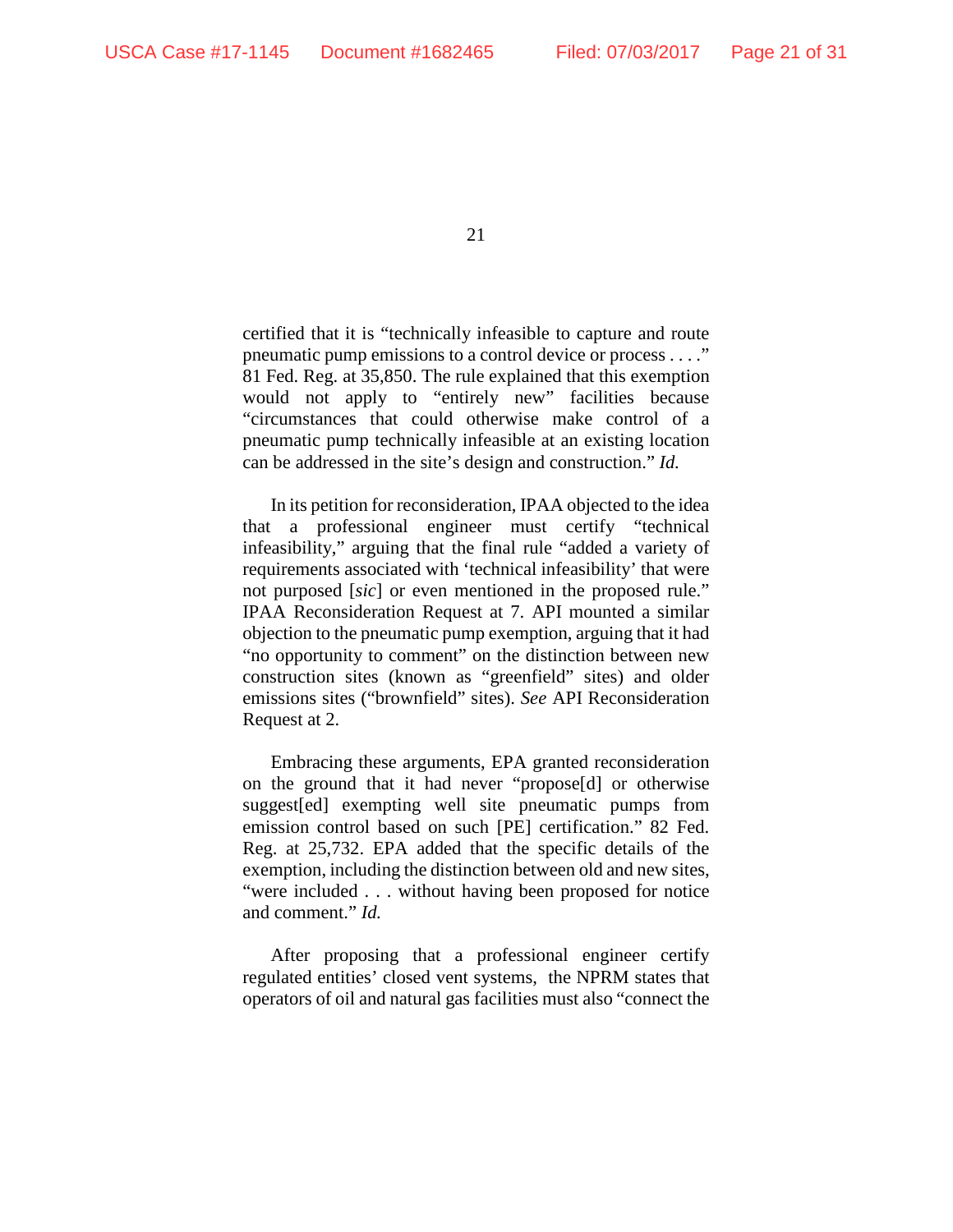pneumatic pump affected facility through a closed vent system . . . ." 80 Fed. Reg. at 56,649, 56,666. In response, API submitted extensive comments on the challenges of connecting pneumatic pumps to "an existing control device." API Comments at 78. API explained that given the design of many *existing* sites, the pneumatic pump requirement was "not technically feasible." *Id.* Accordingly, API expressly requested that EPA "provide [an] exclusion in the rule such that routing a pneumatic pump affected source to an existing control device or closed vent system is not required *if it is not technically feasible* . . . ." *Id.* (emphasis added). The comment continued: "If needed, EPA could provide provisions in the rule for an operator to make *an engineering determination* that an existing control device cannot technically handle the additional gas from a pneumatic pump affected source exhaust, document this determination, and make such a determination available for inspection by EPA or other competent authority." *Id*. (emphasis added). API, in other words, proposed precisely the technical infeasibility language EPA adopted in the final rule, suggested that an engineer certify technical infeasibility, and justified its proposed exemption based on a lengthy description of why existing sites were not designed to "handle" EPA's proposal. *Id.*

Given this, it was perfectly logical for EPA to adopt an exception to its proposed rule that requires a professional engineer's certification of infeasibility, and to limit that exception to sites that had already been designed in a way that made compliance infeasible. The record thus belies EPA's claim that no industry group had an opportunity to comment on the "scope and parameters" of the pneumatic pump exemption. EPA Opp. 22.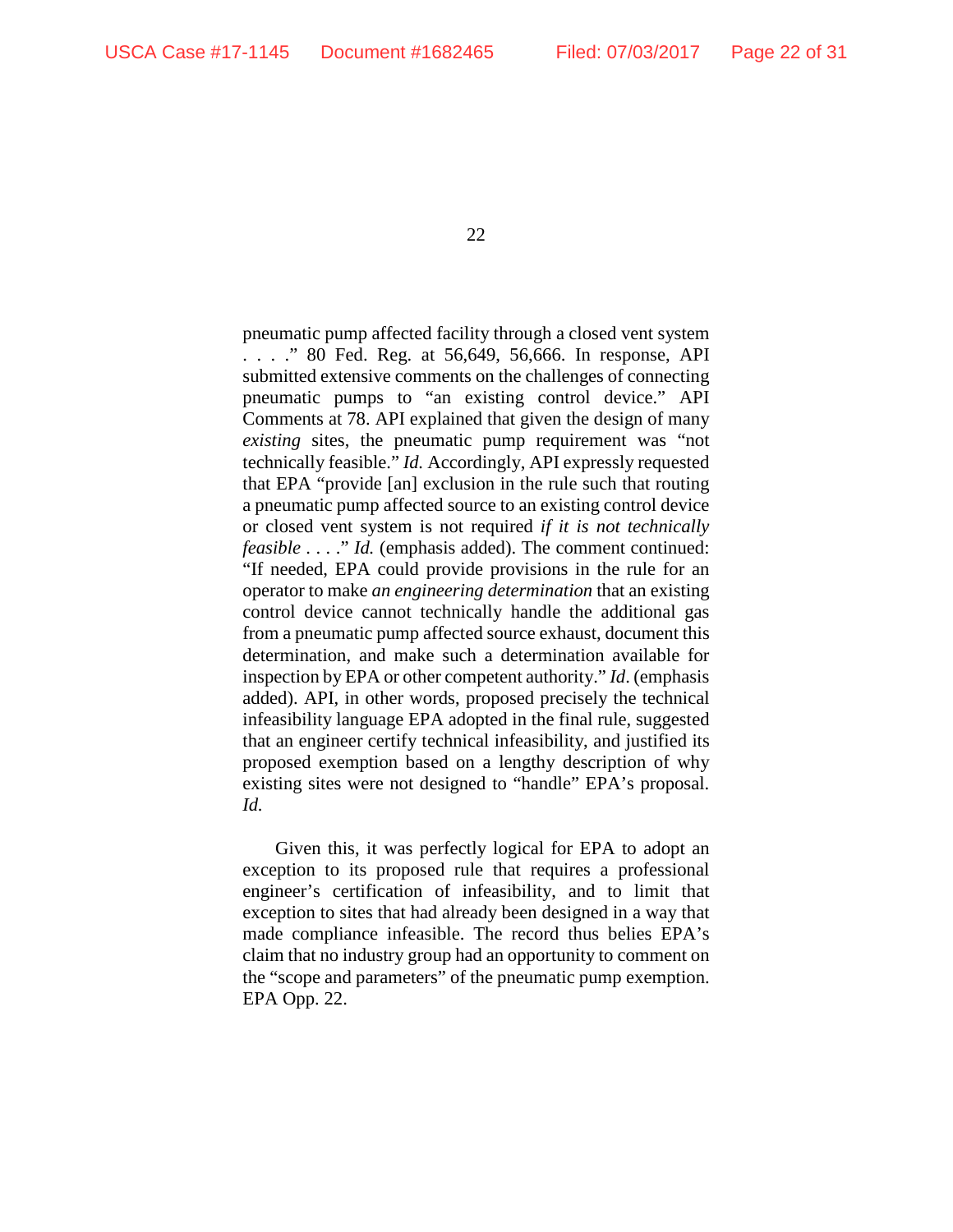### **IV.**

The administrative record thus makes clear that industry groups had ample opportunity to comment on all four issues on which EPA granted reconsideration, and indeed, that in several instances the agency incorporated those comments directly into the final rule. Because it was thus not "impracticable" for industry groups to have raised such objections during the notice and comment period, CAA section 307(d)(7)(B) did not require reconsideration and did not authorize the stay. EPA's decision to impose a stay, in other words, was "arbitrary, capricious, [and] . . . in excess of [its] . . . statutory . . . authority." 42 U.S.C.  $\frac{8}{9}$  7607(d)(9)(A), (C). We shall therefore grant Environmental Petitioners' motion to vacate the stay.

We emphasize, however, that nothing in this opinion in any way limits EPA's authority to reconsider the final rule and to proceed with its June 16 NPRM. Although EPA had no section 307(d)(7)(B) *obligation* to reconsider the methane rule, it is free to do so as long as "the new policy is permissible under the statute . . , there are good reasons for it, and . . . the agency *believes* it to be better." *FCC v. Fox Television Stations, Inc.*, 556 U.S. 502, 515 (2009).

*So Ordered.*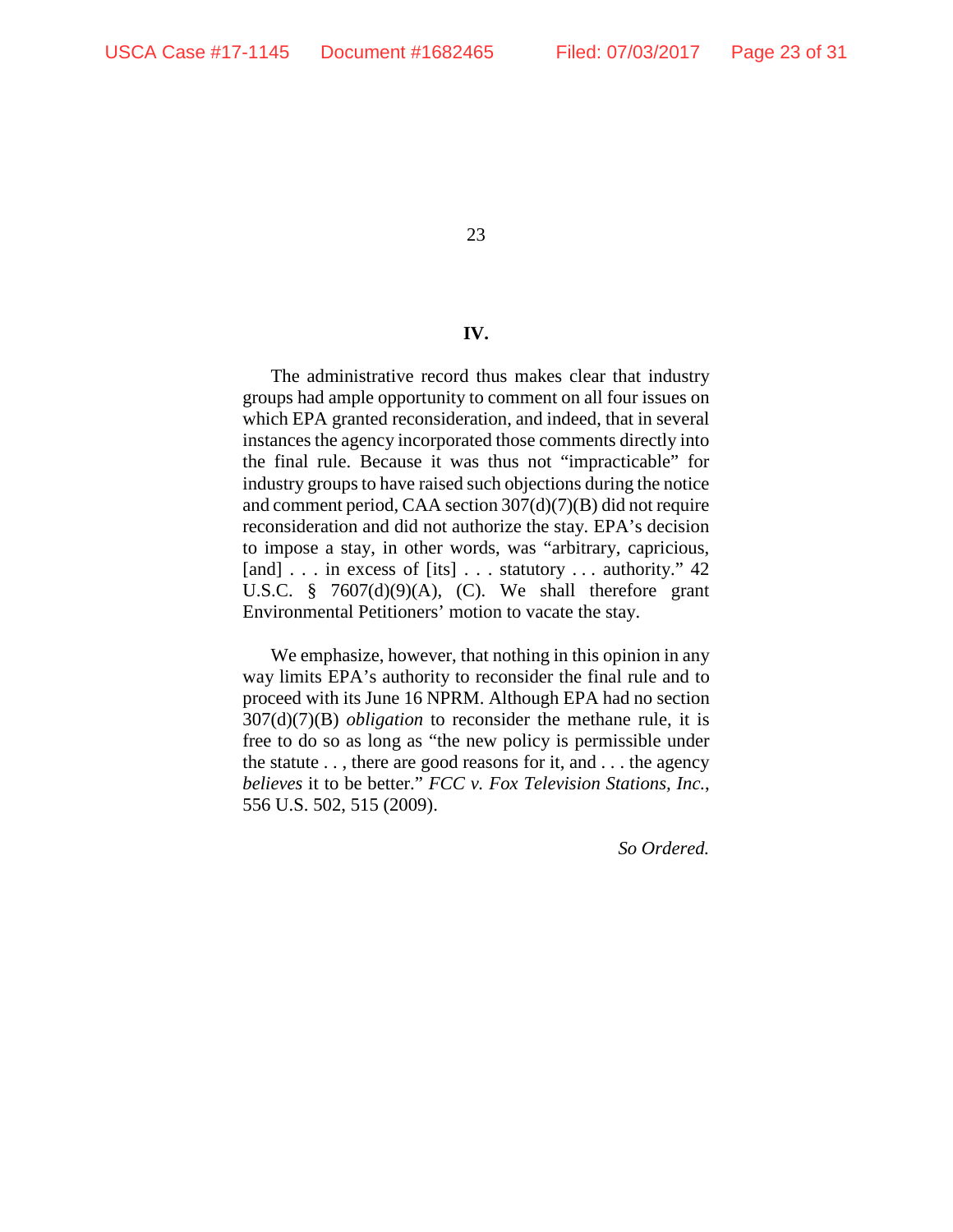BROWN, *Circuit Judge*, dissenting: My colleagues are quick to claim we have jurisdiction to hear this motion, but I disagree. While we presumptively possess jurisdiction over "final agency action," the Administrative Procedure Act deprives us of jurisdiction when, *inter alia*, "agency action is committed to agency discretion by law." *See* 5 U.S.C. § 701(a)(2). The Court acknowledges EPA's decision to grant reconsideration "is not reviewable final agency action" as it "merely begins a process that could culminate in no change to the rule." Op. 6. The Court further claims the Clean Air Act provision at issue here "expressly links EPA's power to stay a final rule to the two requirements for mandatory reconsideration . . . ." *Id.* at 10. Indeed it does. *See* 42 U.S.C. § 7607(d)(7)(B) ("Such reconsideration shall not postpone the effectiveness of the rule. The effectiveness of the rule may be stayed during such reconsideration, however, by the Administrator or the court for a period not to exceed three months.").<sup>[1](#page-23-0)</sup> Nevertheless, the Court concludes EPA's

<span id="page-23-0"></span> $1$  It is far from clear that designating the judiciary as an alternative forum to seek a stay, as the statute does, makes EPA action on stays subject to judicial review. *But see* Op. 9. The text's obvious reading is to give private parties power to seek a stay without having to ask the agency. Given the statutory context, this makes sense; an agency may not want to reconsider its rule, let alone stay its implementation to facilitate an undesired reconsideration. By establishing the judiciary as an alternative, the statute ensures stays result from factual warrant and not simply because the agency wills one. Even if the statute could be read to authorize judicial review of agency action on stays, there is no basis to conclude review extends beyond *denied* stays. A denied stay in this statutory context—reconsideration based on new grounds or grounds "impracticable" to raise during rulemaking—might be judicially reviewable for the same reason the denial of such reconsideration petitions are reviewable. *Cf. Sendra Corp. v. Magaw*, 111 F.3d 162, 166 (D.C. Cir. 1997) ("An agency's denial of a petition . . . for reconsideration is not itself subject to judicial review if the petition alleges only 'material error' in the agency's original decision. . . . On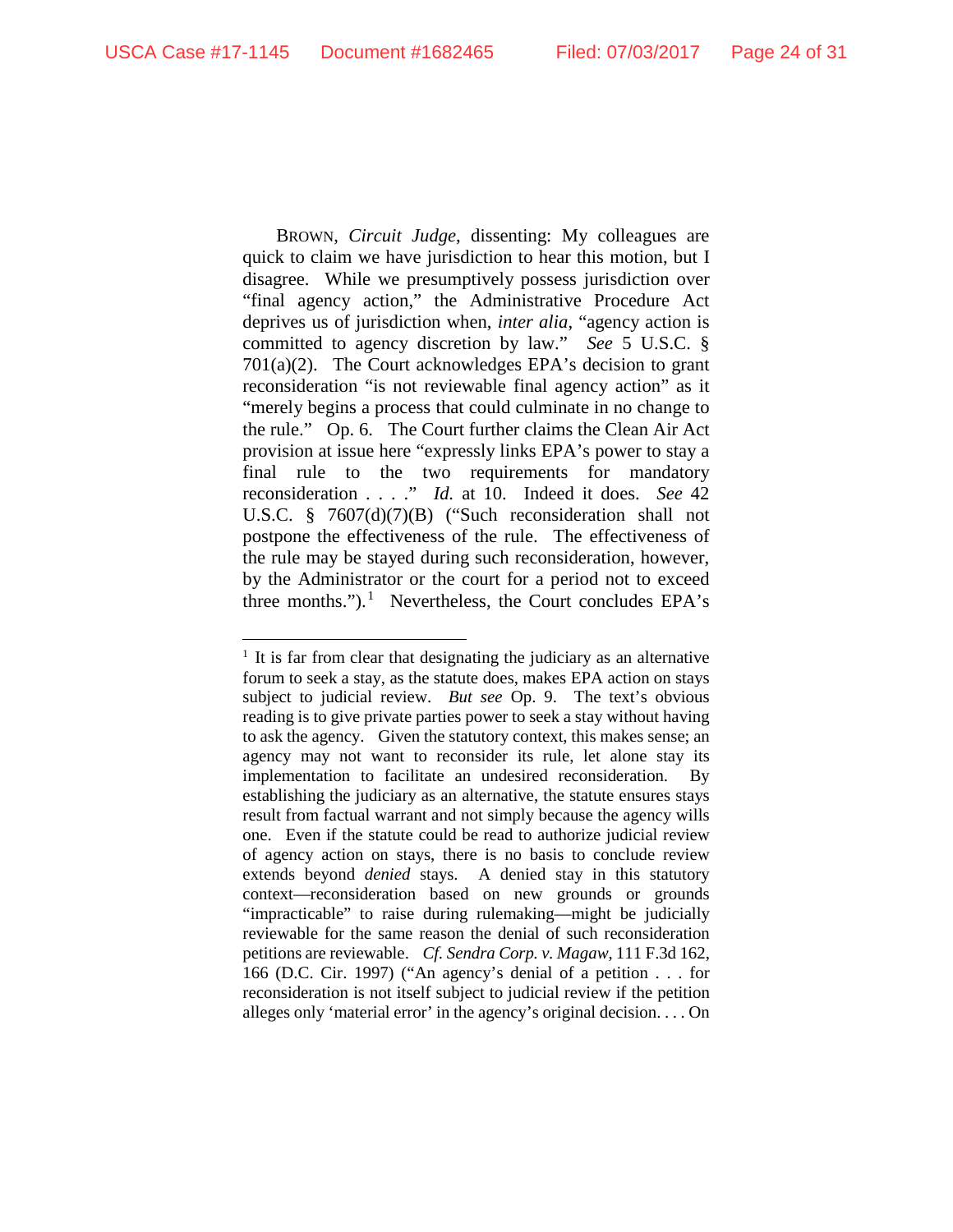$\overline{a}$ 

decision to stay the rule pending reconsideration is subject to judicial review, claiming the stay is "final agency action" "with respect to" complying with the rule. *See* Op. 7. It also characterizes the stay as "essentially an order delaying the rule's effective date." *Id.* at 6. But hitting the pause button is the antithesis of ending the matter. The Court presumes a certain outcome from EPA's reconsideration, one that a stay alone gives us no basis to presume. A stay is, of course, "final" as to whether one must comply with the rule during reconsideration—just as a trial court's evidentiary determination is "final" until the time for appeal ripens. That some agency action resolves itself does not render it "final." If it did, every interlocutory action that leaves compliance to the discretion of the regulated party would justify judicial review. The stay is "essentially" nothing but a stay, and it does not qualify as "final agency action" under the two-part inquiry set forth by the Supreme Court.

As EPA's stay here is "of a[n] . . . interlocutory nature," it cannot satisfy the first element of "final agency action:" consummation of the agency's decision-making process. *See Bennett v. Spear*, 520 U.S. 154, 177–78 (1997); *see also Reliable Automatic Sprinkler Co., Inc. v. Consumer Prod. Safety Comm'n*, 324 F.3d 726, 731 (D.C. Cir. 2003) ("Agency action is considered final to the extent it imposes an obligation, denies a right, or fixes some legal relationship."). Here, EPA's ninety-day stay is limited to specific requirements within the rule that are among the subjects of reconsideration—

<sup>2</sup>

the other hand, if an agency denies a petition for reconsideration alleging 'new evidence' or 'changed circumstances,' the agency's denial is reviewable as a final agency action . . . ."). But, EPA *granting* a stay does not present the same risk of agency short shrift toward reconsideration. Nothing about the text or its context justifies importing a new purpose into the statute to authorize judicial review of granted stays.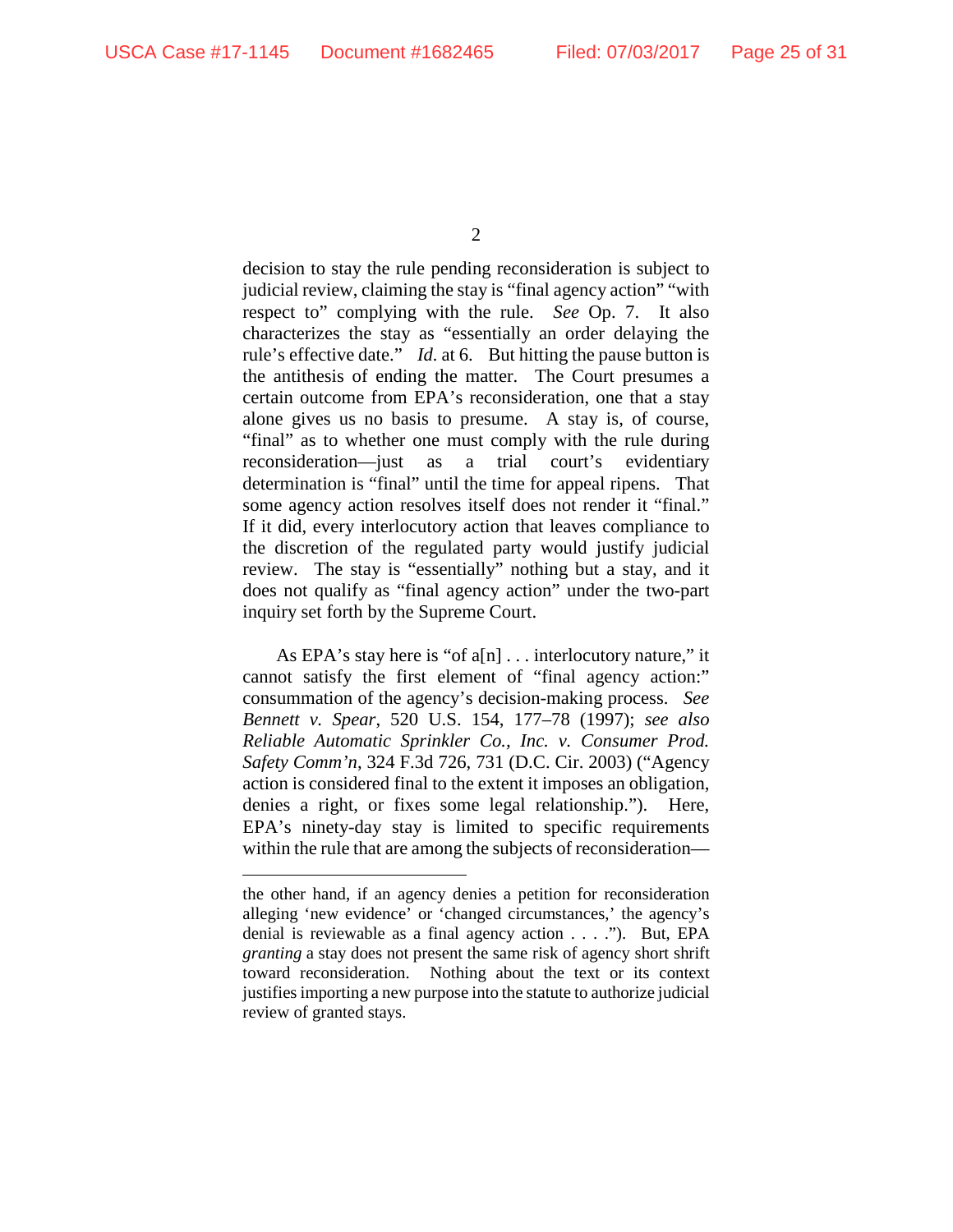requirements for fugitive emissions, pneumatic pump standards, and certification requirements for professional engineers. *See* Pet'r Attach. 4–5. A temporary stay facilitates reconsidering these discrete issues; it does not resolve them. This is not the kind of agency action considered "final." *Cf. Reliable*, 324 F.3d at 731 ("The agency's conduct thus far amounts to . . . a statement of the agency's intention to make a preliminary determination ... and a request for voluntary corrective action."). The Environmental Petitioners will be able to raise their arguments regarding the alleged harms of revisiting EPA's rule during the reconsideration process, and once again during the litigation that will surely follow EPA's reconsideration. With these available avenues, it belies the virtue of "final agency action" to include an agency's intermediate stay within the standard's ambit. *See id.* at 733 ("So long as Reliable retains the opportunity to convince the agency that it lacks jurisdiction over Reliable's sprinkler heads, it makes no sense for a court to intervene. It conserves both judicial and administrative resources to allow the required agency deliberative process to take place before judicial review is undertaken."); *Ciba-Geigy Corp. v. U.S. EPA*, 801 F.2d 430, 436 (D.C. Cir. 1986) ("Judicial review at [this] stage improperly intrudes into the agency's decisionmaking process. It also squanders judicial resources since the challenging party still enjoys an opportunity to convince the agency to change its mind.").

The Court relies on a series of pre-*Bennett* cases to equate EPA's stay with instances where this court has reviewed an agency amending or revoking a rule. *See* Op. 7. None of these cases are apposite.[2](#page-25-0) And while *Int'l Union, United Mine* 

<span id="page-25-0"></span> <sup>2</sup> *Environmental Defense Fund, Inc. v. Gorsuch*, 713 F.2d 802 (D.C. Cir. 1983) holds "an agency decision which effectively suspends the implementation of important and duly promulgated standards . . .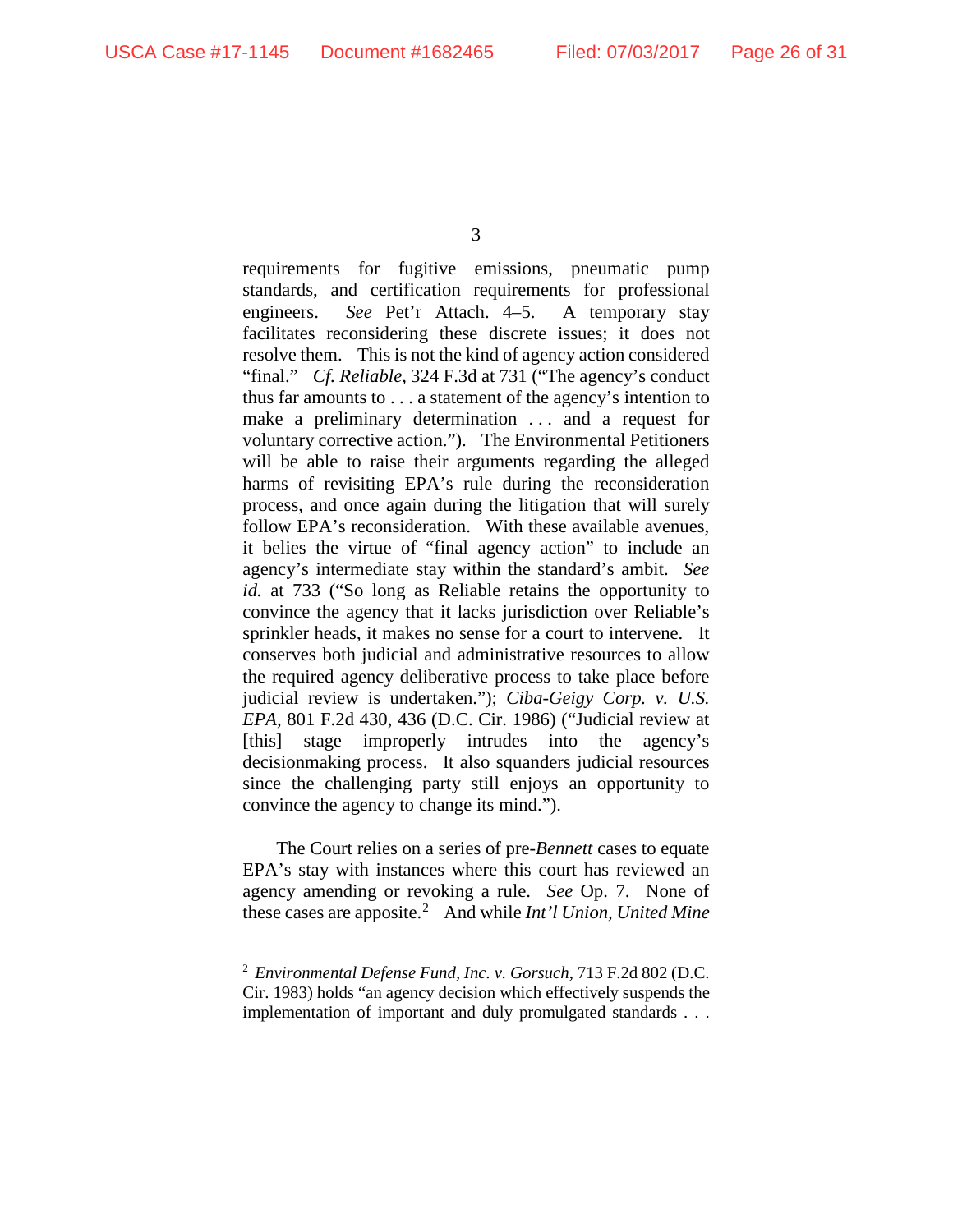$\overline{a}$ 

4

*Workers of Am. v. Mine Safety & Health Admin.*, 823 F.2d 608 (D.C. Cir. 1987) may seem analogous, it does not involve the sort of neutral, time-limited stay involved here.<sup>[3](#page-26-0)</sup>

<span id="page-26-0"></span>The question in *Int'l Union* was the following: Whether an administrative law judge could order the Mine Safety & Health Administration to grant a party "interim relief" from a mine-safety standard while that party awaited a decision on whether it could receive a "mine-specific exemption from [the] mandatory standard." *See* 823 F.3d at 610–12. Exemptions were only granted when the agency determined "an alternative method" to the mandatory standard could "guarantee no less than the same measure of protection" afforded by the standard "at all times." *See id.* at 611. But subjecting a particular regulated entity to a different compliance standard via an exemption is not the same as staying a rule pending its reconsideration—that exemption *alters* the *status quo* (the mandatory rule) as to one party, while here, staying the rule *preserves* the *status quo* (no rule in effect) as to everyone. Further, in the exemption context, the "interim relief" is akin to an injunction; an ALJ is ordering the agency not to enforce the existing standard as to the exemption-petitioning party, *and ordering the petitioning party* to comply with an interim standard. *See id.* at 612–13. In the context of this stay, however, EPA is not ordering anyone to do anything. The agency is merely announcing that it has decided to allocate its resources towards reconsideration rather than enforcing the rule. Despite the Court's contrary intimations, enjoining conduct is not the same action as issuing a stay. *Cf. Nken v. Holder*, 556 U.S. 418, 428–29 (2009) ("A stay pending appeal certainly has some functional overlap with an injunction . . . . Both can have the practical effect of preventing some action before the legality of that

constitutes rulemaking subject to notice and comment . . . ." *Id.* at 816 (citing *Council of the Southern Mountains, Inc. v. Donovan*, 653 F.3d 573 (D.C. Cir. 1981) and *Nat. Res. Def. Council, Inc. v. EPA*, 683 F.2d 752 (3d Cir. 1982) as "stand[ing] for the [same] proposition"). It is not credible to suggest that, absent submitting its stay pending reconsideration through notice and comment rulemaking, EPA's action is *ultra vires* and thereby subject to judicial review.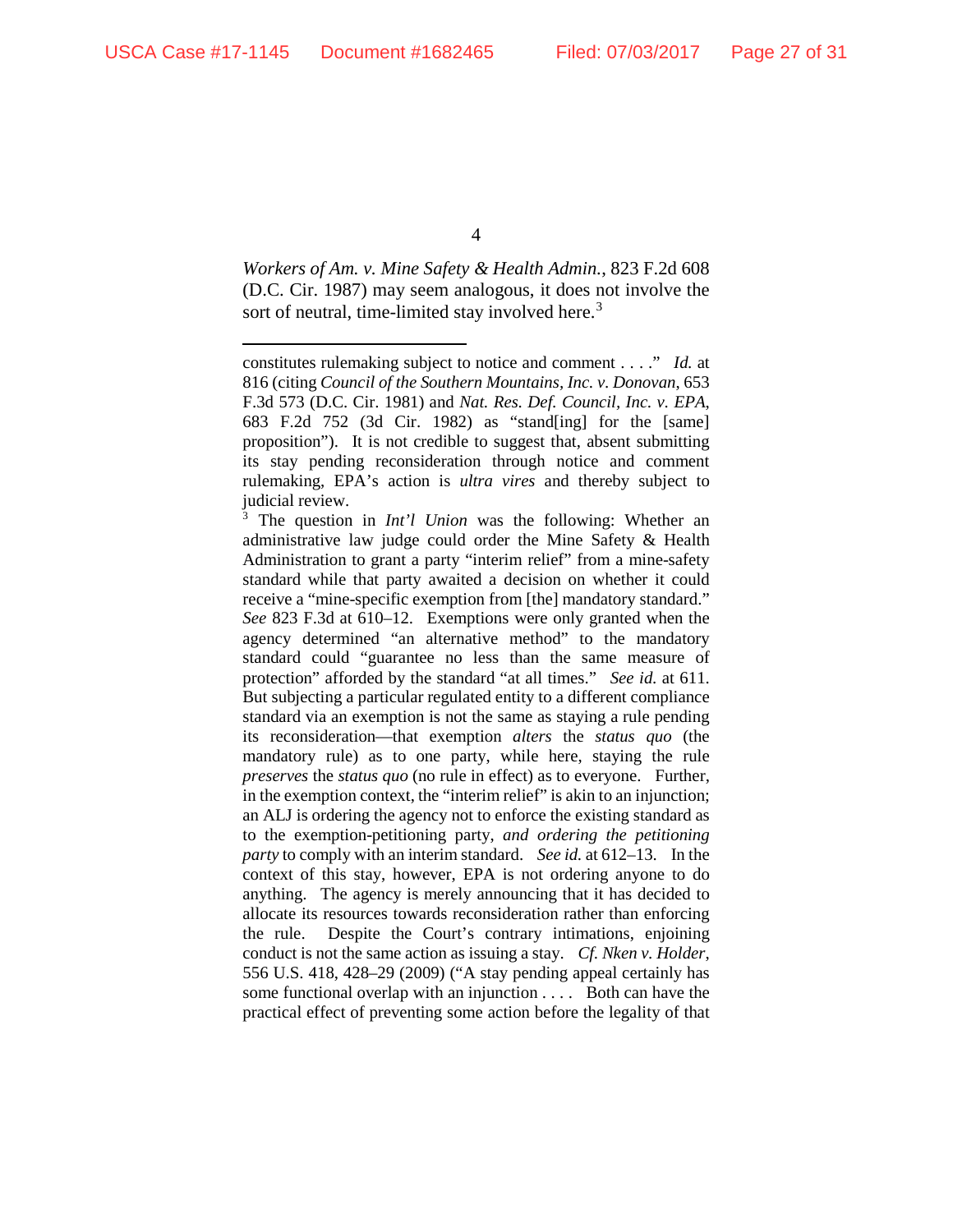$\overline{a}$ 

5

In contrast to our precedent, the Court's opinion concludes a particular administrative proceeding has innumerable final agency actions, including intermediate decisions. No authority supports this proposition. The majority contends *Friedman v. FAA*, 841 F.3d 537 (D.C. Cir. 2016) does, Op. 8– 9, but *Friedman* was *sui generis*; it spoke only to the "specific facts presented," a "constructive denial of Friedman's application for a first class [medical] certificate." 841 F.3d at 541. Here, unlike in *Friedman*, the agency has not placed Environmental Petitioners in an indefinite "holding pattern" preventing "any explicitly final determination." *Cf. id.* at 542. Rather, EPA has authorized a time-limited stay during which it will proceed through the rule reconsideration process—a process where, as mentioned above, the Environmental Petitioners are free to voice their objections and then sue the agency if they disagree with the agency's actions. *Cf. Ciba-Geigy*, 801 F.2d at 437 (finding "final agency action" when EPA's action, unlike the stay here, "gave no indication that [its position was] subject to further agency consideration or possible modification"). This is a far cry from an agency "clearly communicat[ing] it will not reach a determination on a petitioner's submission . . . [while] simultaneously refus[ing] to deny the petitioner's submission." *Friedman*, 841 F.3d at 542.

As a rule of decision, the Court's unbounded reading of *Friedman* creates a peculiar backdoor: The Court insists, correctly, EPA's decision to reconsider the rule is within the agency's discretion. But if the stay is not, and the stay is tied

action has been conclusively determined. But a stay achieves this result by temporarily suspending the source of authority to act—the order or judgment in question—not by directing an actor's conduct.").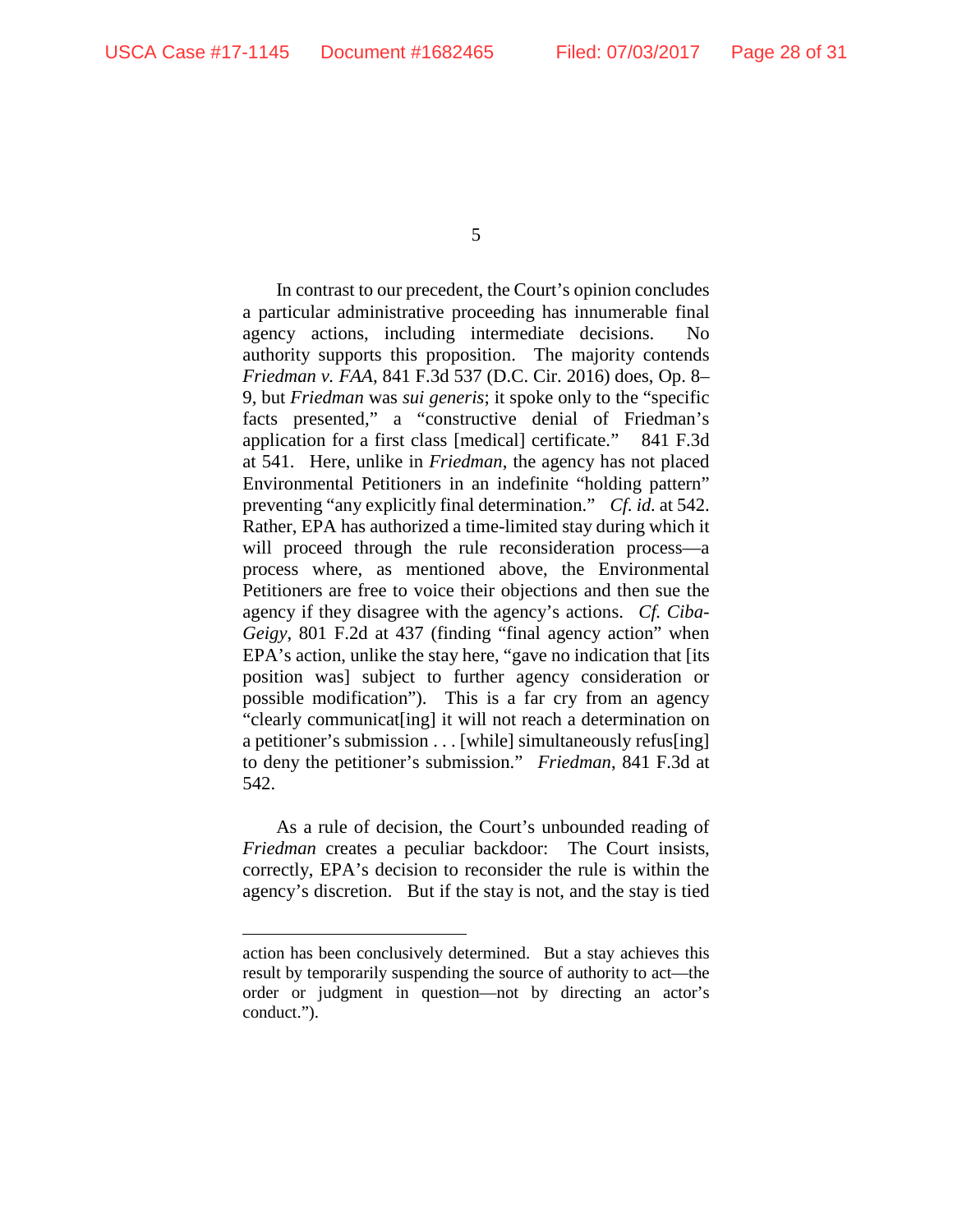up with the reconsideration authority, deeming the stay "final agency action" allows the Court to review the basis for reconsideration itself. *See* Op. 10. Certainly, the rule of law would benefit from the judiciary shedding its unfortunate sheepishness towards reviewing agency action. But that noble goal does not absolve us from "carefully consider[ing] why and when we are meant to" review agency action. *See AKM LLC v. Sec'y of Labor*, 675 F.3d 752, 769 (D.C. Cir. 2012) (Brown, J., concurring). Yes, the "reflex of deference" can be dangerous. *Id.* But so is an aneurysm of activism that enlarges a doctrine by engorging judicial prerogatives to the point of rupturing the separation of powers. *See Santa Monica Beach, LTD. v. Superior Court*, 968 P.2d 993, 1040 (Cal. 1999) (Brown, J., dissenting) ("Judicial review is properly conceived in narrow terms. It is not a license to supersede the exercise of power by a coordinate branch which acts well within constitutional boundaries."). If an intermediate stay is the *consummation* of an agency's decision-making, we have conflated the agency *preserving the status quo*, *i.e.*, forestalling the rule's requirements in order to reconsider them, with the agency *completing* a course of action, *i.e.*, ordering compliance. In my view, this is erroneous.

Turning to the second element of "final agency action," the Court establishes nothing by asserting the stay creates obvious consequences for the regulated parties. *See, e.g.*, Op. 8. Agency actions of various kinds, "final" or not, come with consequences. The relevant question is whether the consequences have a "legal force or practical effect" *beyond* "the disruptions that accompany" the agency making a decision to "initiate proceedings." *See Fed. Trade Comm'n v. Standard Oil Co. of Cal.*, 449 U.S. 232, 241, 243 (1980).

Here, EPA's unreviewable decision to reconsider its rule is akin to an agency making "a precatory finding of [a] 'reason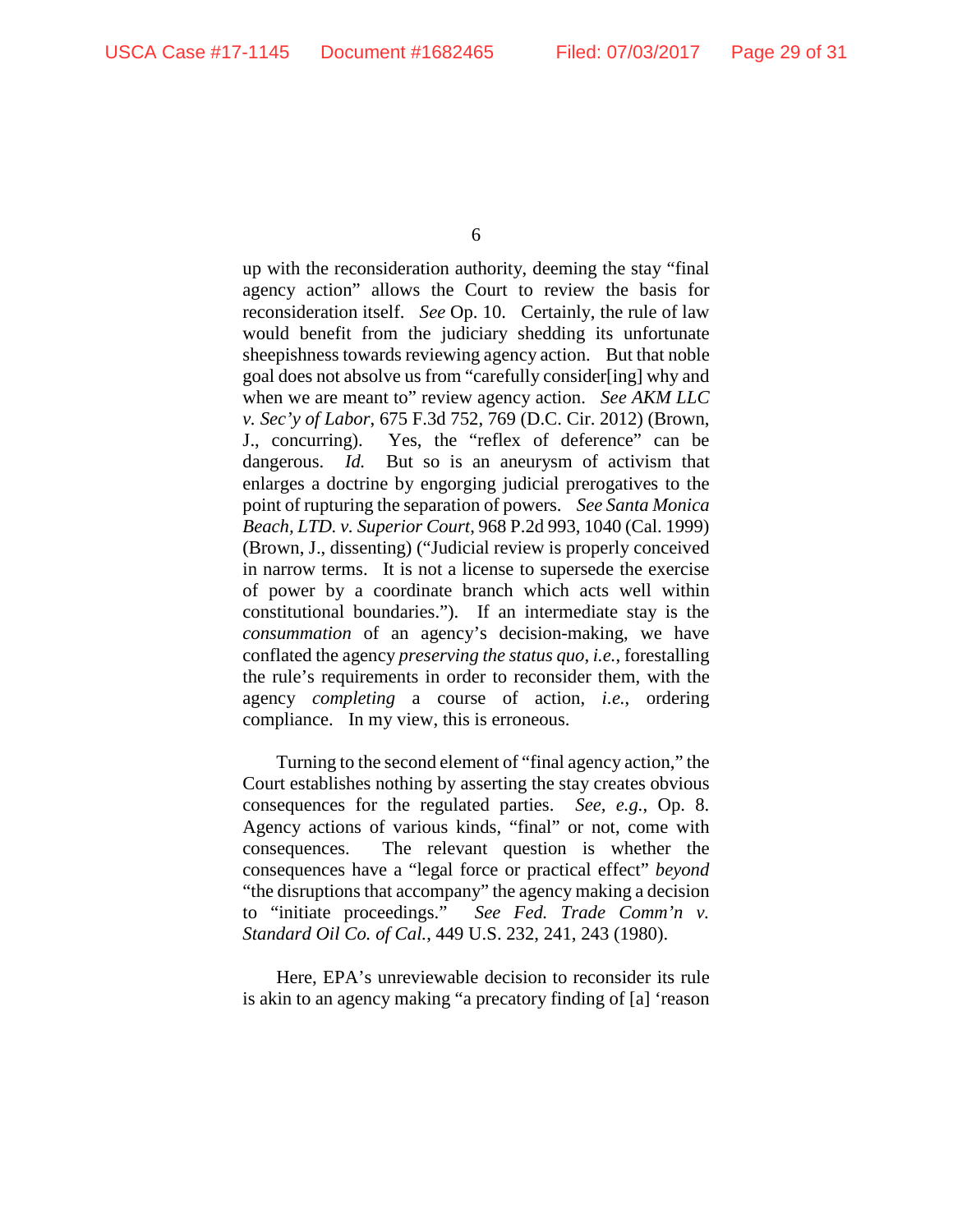to believe'" legal action is warranted. *Cf. Reliable Automatic Sprinkler Co. v. Consumer Prod. Safety Comm'n*, 173 F. Supp.2d 41, 44 (D.D.C. 2001) (quoting *Standard Oil Co.*, 449 U.S. at 234). The stay—designed so EPA can devote resources to reconsidering the rule rather than enforcing it, and so industry can avoid implementing changes that reconsideration may later obviate—is subsidiary to the reconsideration itself. If "final agency action" cannot encompass the decision to reconsider the rule, "it cannot possibly encompass the . . . steps that the [agency] has taken to date" to facilitate reconsideration. *See id.* at 44. EPA is not compelling compliance here. If a regulated entity wants to comport its conduct to the requirements of the stayed rule, it is free to do so. By issuing the stay, all the EPA has indicated it that it will not, legally or practically, enforce the rule under reconsideration. The stay's consequences therefore do not impose legal or practical requirements on anyone—separating them from the kind of consequences encompassed by "final agency action." *Cf. Reliable*, 324 F.3d at 735 ("The discovery orders in *ARCO* were legally binding orders, whereas here, there is no order, only the possibility of Reliable having to defend itself at an enforcement hearing if Reliable does not undertake certain voluntary action, and if the agency decides to proceed against it.").

The Court is thus in error to claim *Ciba-Geigy*. *See* Op. 9. *Ciba-Geigy* was a "comply-or-else" case; "the next step was not further adjudication, but an enforcement action in federal court." *CSX Transp., Inc. v. Surface Transp. Bd.*, 774 F.3d 25, 32 (D.C. Cir. 2014) (explaining *Ciba-Geigy*). Here, Environmental Petitioners are not presented with agency conduct demonstrating EPA will take no additional action. EPA's stay does not ask anyone to alter their conduct, so "judicial review must wait." *See id.* That Petitioners are anxious to see their victory implemented and impatient with